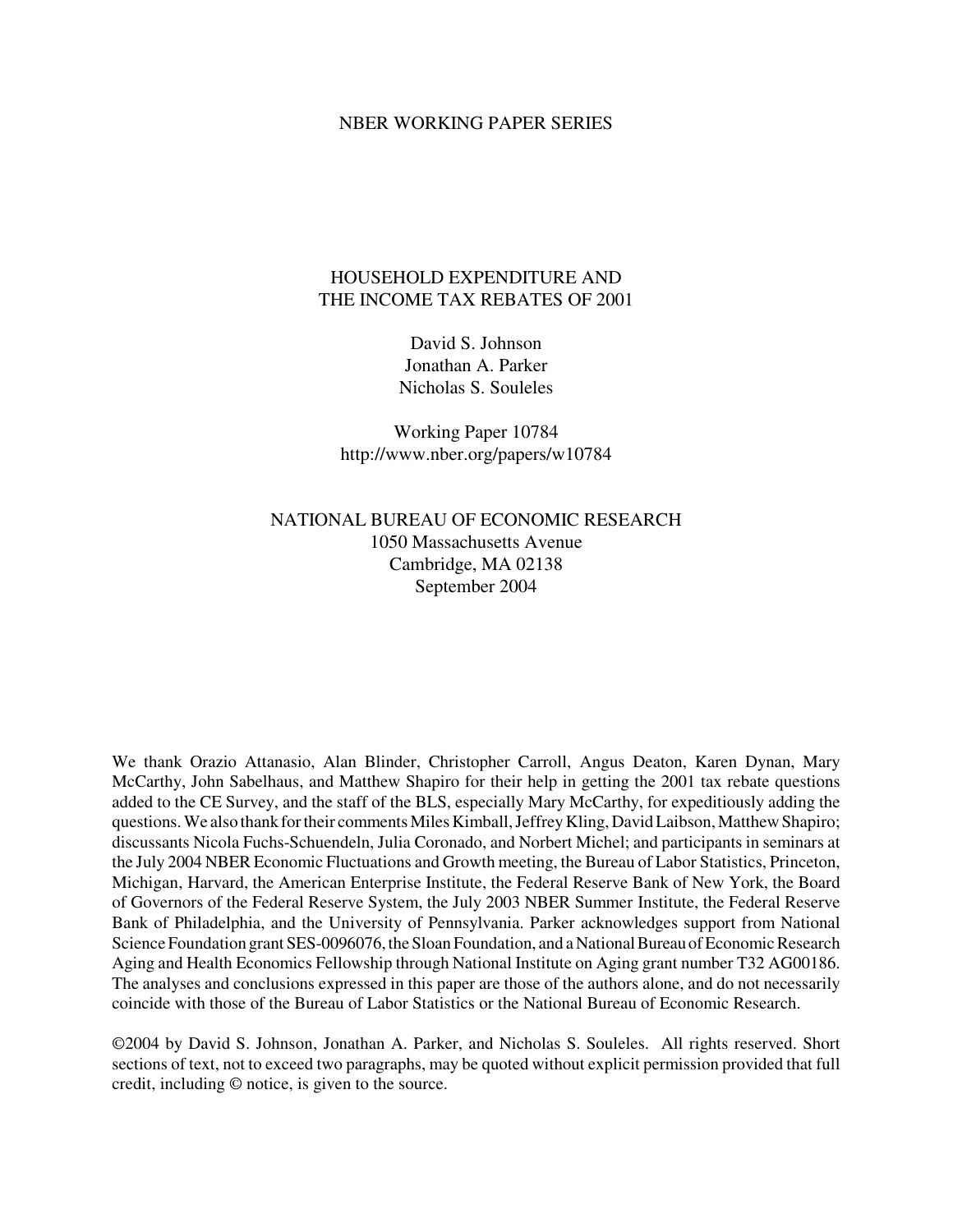Household Expenditure and the Income Tax Rebates of 2001 David S. Johnson, Jonathan A. Parker, and Nicholas S. Souleles NBER Working Paper No. 10784 September 2004 JEL No. E21, E62, H31

#### **ABSTRACT**

Under the Economic Growth and Tax Relief Reconciliation Act of 2001, most U.S. taxpayers received a tax rebate between July and September, 2001. The week in which the rebate was mailed was based on the second-to-last digit of the taxpayer's Social Security number, a digit that is effectively randomly assigned. Using special questions about the rebates added to the Consumer Expenditure Survey, we exploit this historically unique experiment to measure the change in consumption expenditures caused by receipt of the rebate and to test the Permanent Income Hypothesis and related models. We find that households spent about 20-40 percent of their rebates on non-durable goods during the three-month period in which their rebates were received, and roughly another third of their rebates during the subsequent three-month period. The implied effects on aggregate consumption demand are significant. The estimated responses are largest for households with relatively low liquid wealth and low income, consistent with liquidity constraints.

David S. Johnson Division of Price and Index Number Research Bureau of Labor Statistics Washington, DC 20212 johnson.ds@bls.gov

Jonathan A. Parker Department of Economics Bendheim Center for Finance and Woodrow Wilson School Princeton University Princeton, NJ 08544 and NBER jparker@princeton.edu

Nicholas S. Souleles Finance Department The Wharton School University of Pennsylvania Philadelphia, PA 19104-6367 and NBER souleles@wharton.upenn.edu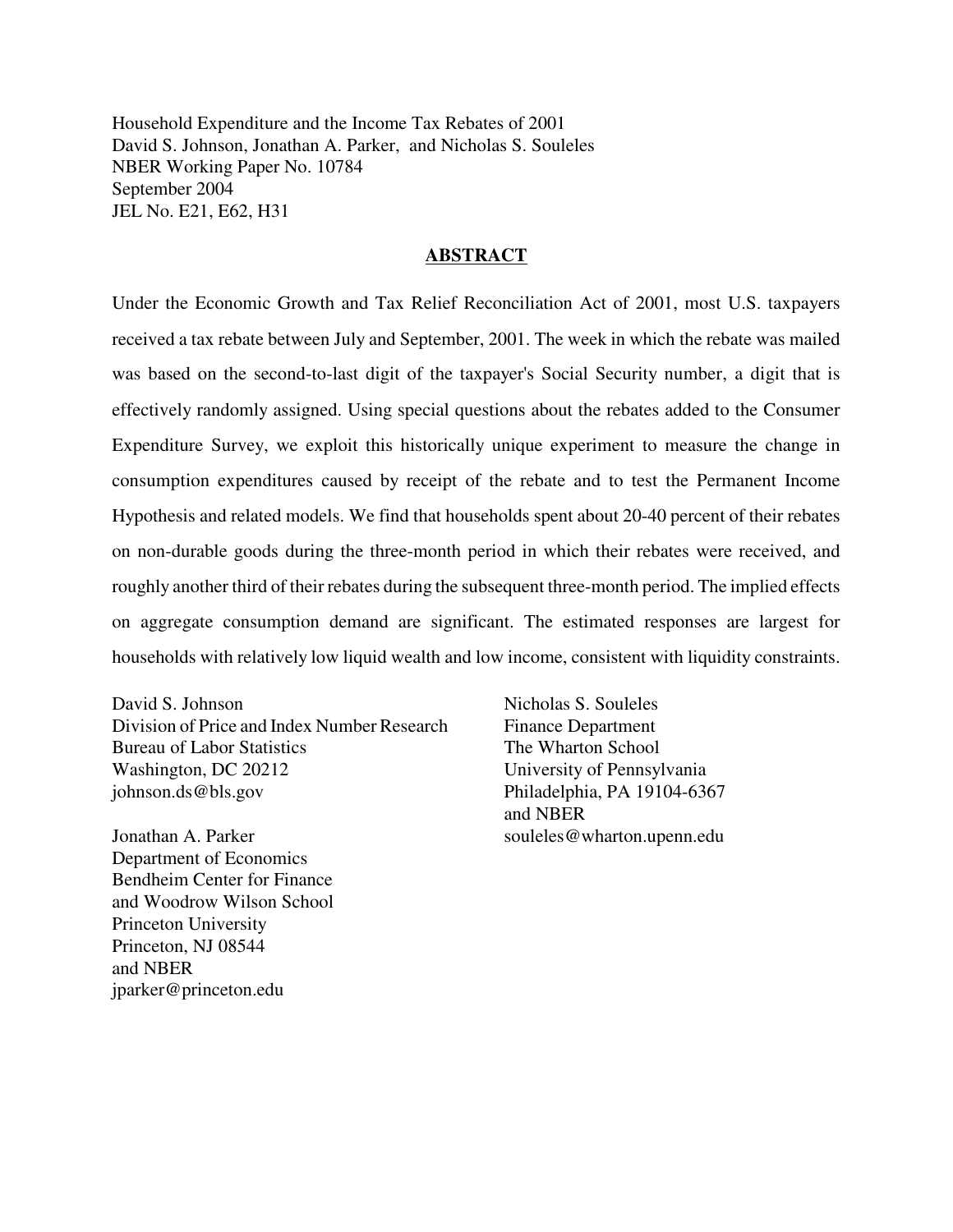#### **I. Introduction**

 $\overline{a}$ 

Policymakers often try to use tax policy to reduce the magnitude of economic fluctuations. They cut income taxes in recessions, assuming that the resulting increase in disposable income increases household spending, thereby reducing the severity of recessions. Academic economists, however, tend to be more skeptical about the use of tax policy to stabilize economic fluctuations, in large part because the canonical theory of the consumer suggests that consumption should not respond much to temporary changes in taxes, such as a one-time tax rebate. Instead, any increase in consumption in response to a tax cut should in theory be spread out over consumers' entire lifetimes (or forever), which implies only a small change in spending in the short-term after a tax cut. Moreover, consumption should increase as soon as consumers learn of an upcoming tax cut, before their disposable income actually rises.

This paper uses unique data and features of the 2001 income tax rebates to estimate the causal effect of these rebates on household expenditure. The Economic Growth and Tax Relief Reconciliation Act of 2001 sent tax rebates, typically \$300 or \$600 in value, to about two-thirds of U.S. households over a ten-week period from late July to the end of September, 2001. The unique feature of these rebates is that the timing of the mailing of each rebate was based on the second-to-last digit of the Social Security number of the tax filer who received it, a digit that is effectively randomly assigned.<sup>1</sup>

The unique data that we use is part of the Consumer Expenditure (CE) Survey, which, among large household surveys in the U.S., contains the most comprehensive measures of households' expenditures. The regular CE data does not contain sufficient information to study the 2001 tax rebates. In particular, the ongoing CE survey does not record the timing of taxes and transfers, nor the Social Security numbers of households' tax filers. However, shortly after the passage of the 2001 Tax Act, the authors worked with the staff of the Bureau of Labor Statistics (BLS) and other government agencies to add a special module of questions about the tax rebates to the Survey. This module asked households about the timing and amount of each rebate check they received, and was included in the survey from shortly

<sup>&</sup>lt;sup>1</sup>The last four digits of a Social Security number (SSN) are assigned sequentially to applicants within geographic areas (which determine the first three digits of the SSN) and a "group" (the middle two digits of the SSN). The main reason for this staggered disbursement schedule is that it was difficult in practice to print and mail the rebate checks all at once. Accordingly, the disbursement schedule was keyed to the randomized social security digit for purposes of fairness.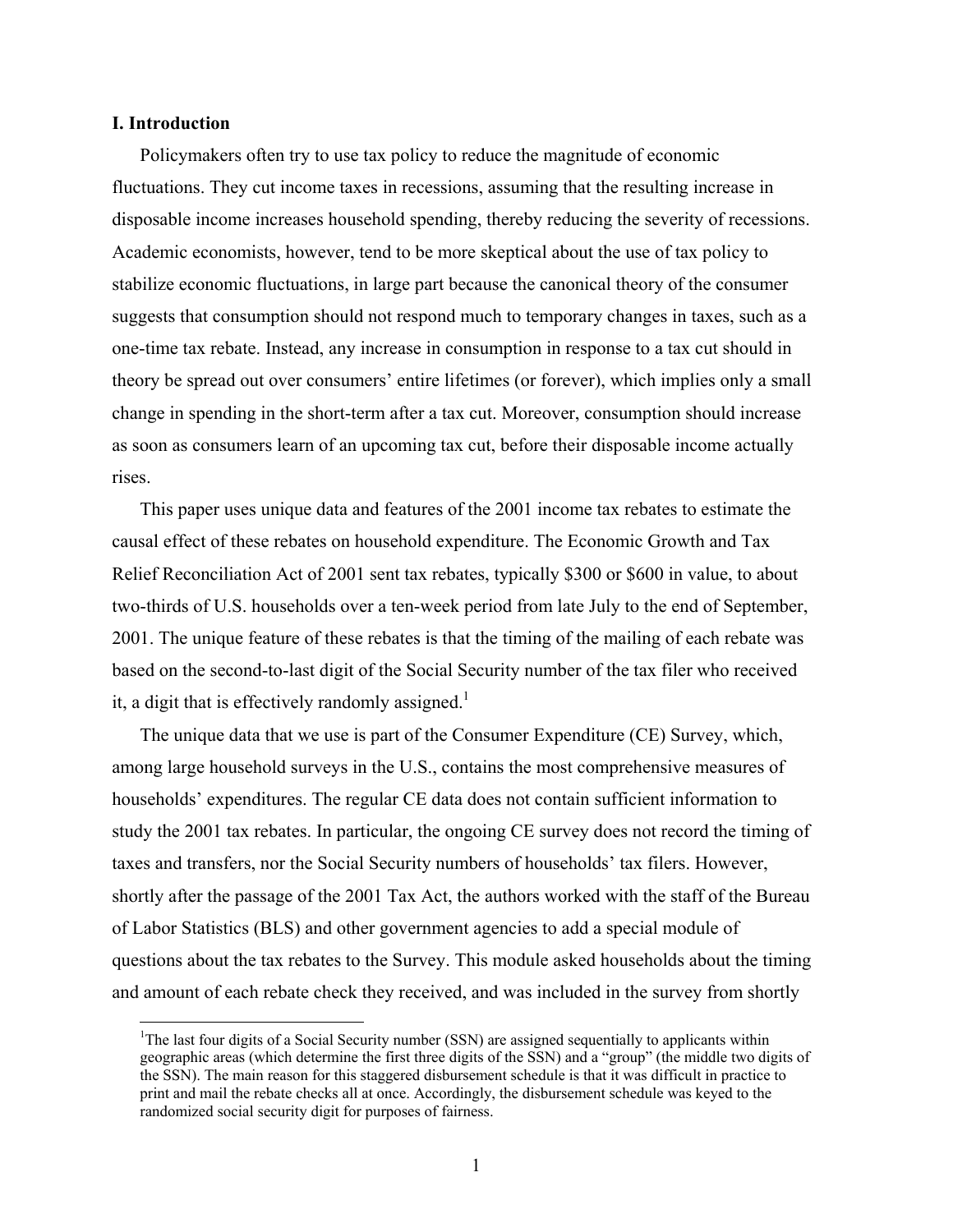after the rebate mailing began until the end of 2001. This is the first paper to use the new tax rebate module and exploit the randomized timing of the rebates in the CE.

We estimate the change in household expenditures due to rebate receipt by comparing the expenditures of households who received rebates at different times. The natural experiment provided by the randomized mailing dates allows us to directly identify the causal effect of the rebate. While our results can be interpreted as a test of the Permanent Income Hypothesis (PIH) and related models, the experiment provides identification under much weaker assumptions than required in previous tests of the PIH that rely on the time-series properties of the consumption Euler equation.

We begin our analysis using all of the available information about the rebates, including the magnitudes of the rebates, and all available CE households. We then progressively reduce the variation that we utilize, until we are left with only variation in the timing of when households received their rebates, conditional on receiving a rebate. Given the structure of the data, this leads to progressively smaller samples and less power, with large standard errors in our final specifications. Nonetheless, all of the results suggest that the rebates caused an economically significant increase in spending.

Summarizing the main results, the average household spent about 20-40% of its 2001 tax rebate on nondurable goods during the three-month period in which the rebate was received, depending on the specification. We also find evidence of additional, smaller but still substantial, lagged effects on spending. Roughly two-thirds of the rebate was spent during the quarter of receipt and subsequent three-month period. Any additional lagged effects on spending cannot be estimated with precision.

To shed light on the reasons behind the estimated increase in spending, we contrast the spending responses across different types of households and different subcategories of nondurable goods. Households with low levels of liquid assets and low income spent significantly more of the rebate than typical, consistent with their facing liquidity constraints. While not statistically significant, the point estimates also suggest somewhat larger responses among those with high levels of liquid assets and high income (relative to households with intermediate levels of assets and income). Finally, we also find some evidence that expenditures on food away from home, apparel, and personal care and miscellaneous items responded disproportionately strongly to the rebate.

2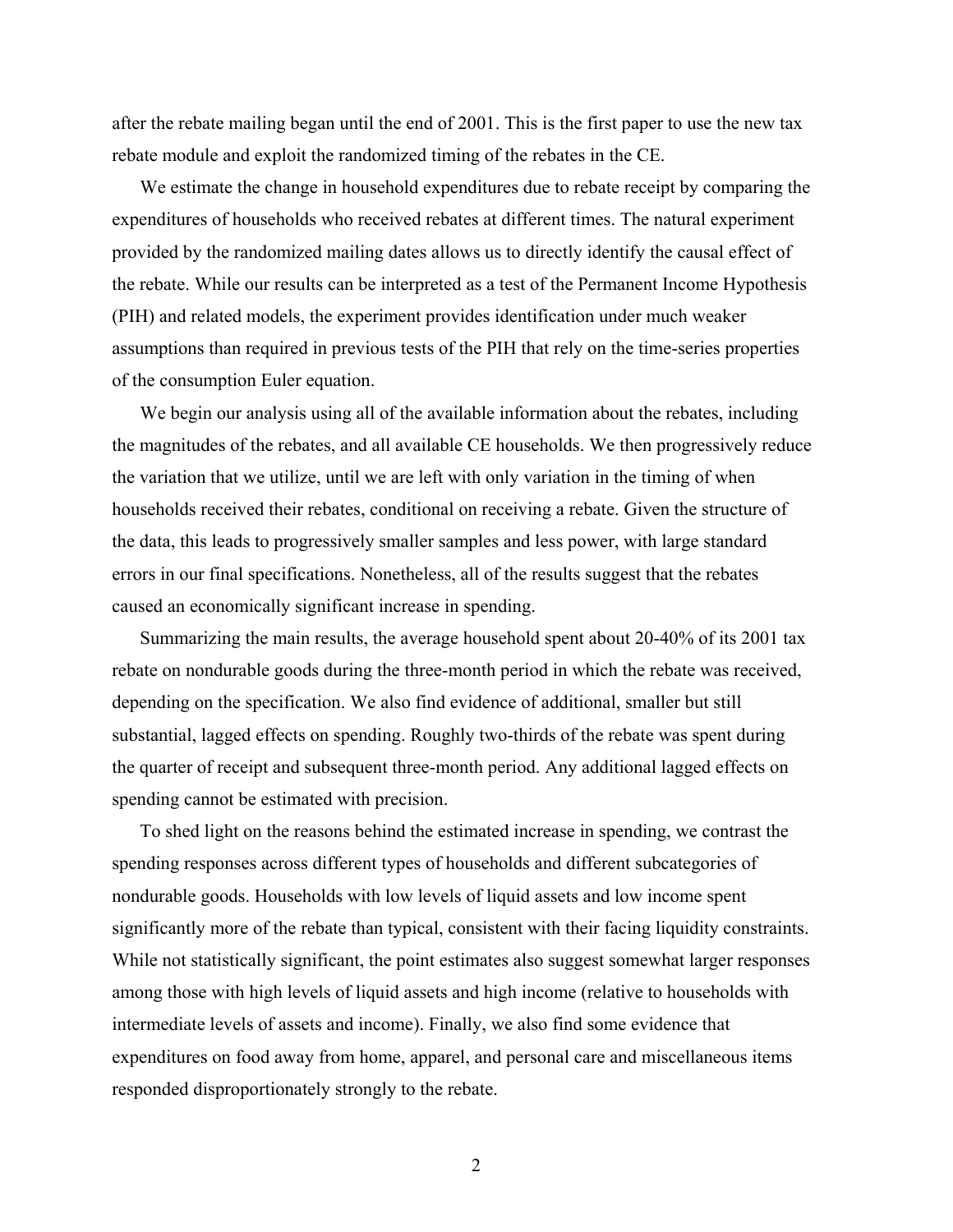Given that the Treasury distributed 38 billion dollars in tax rebates, our estimates imply that the rebates directly increased aggregate consumption expenditures by about 0.8 percent in the third quarter of 2001 and 0.6 percent in the fourth quarter of 2001. The ultimate effects of the rebate on the economy also depend on other factors beyond the scope of this paper, such as the extent to which the increased demand for consumption goods caused the relative price of current goods to increase and/or had a multiplier effect.

The paper is organized as follows. The next section relates our paper to the prior literature. The third section describes the relevant tax law changes and the fourth our use of the CE Survey data. The fifth section discusses our empirical methodology. The sixth section presents our main results regarding the short-run response to the rebate, while the seventh section examines the lagged response. The eighth section examines differences in the response across different types of households and consumption goods. A final section discusses the aggregate impact of the rebates and concludes. Appendixes contain additional information about the data.

#### **II. The Literature**

 $\overline{a}$ 

Previous tests of consumption smoothing have often had trouble identifying predictable (or transitory versus permanent) changes in income, and separating the effect of a change in income from other factors concurrently impacting the consumption decision (e.g., changes in monetary policy or the stock market). They also usually required the assumption that the characteristics of a household that determine the size or timing of its income change be uncorrelated with other reasons for differential consumption growth rates. $^{2}$  By contrast, the random variation in the timing of the 2001 tax rebates avoids these recurrent problems.

Research using aggregate data to measure whether tax cuts increase consumption expenditures has had difficulty distinguishing the effects of the tax cuts themselves from the economic changes that led to the tax cuts, as well as other concurrent macroeconomic factors. Due also in part to the limited number of significant changes in tax policy, there is a lack of consensus about the effects of tax rebates and other tax changes on consumption

 ${}^{2}$ For example, in his paper discussed below, Ronald G. Bodkin was aware that his insurance dividend variable might have been picking up the correlation of the dividend with omitted variables in turn correlated with permanent income. On adding such control variables to Bodkin's original regression, Roger C. Bird and Bodkin (1965) found smaller spending responses.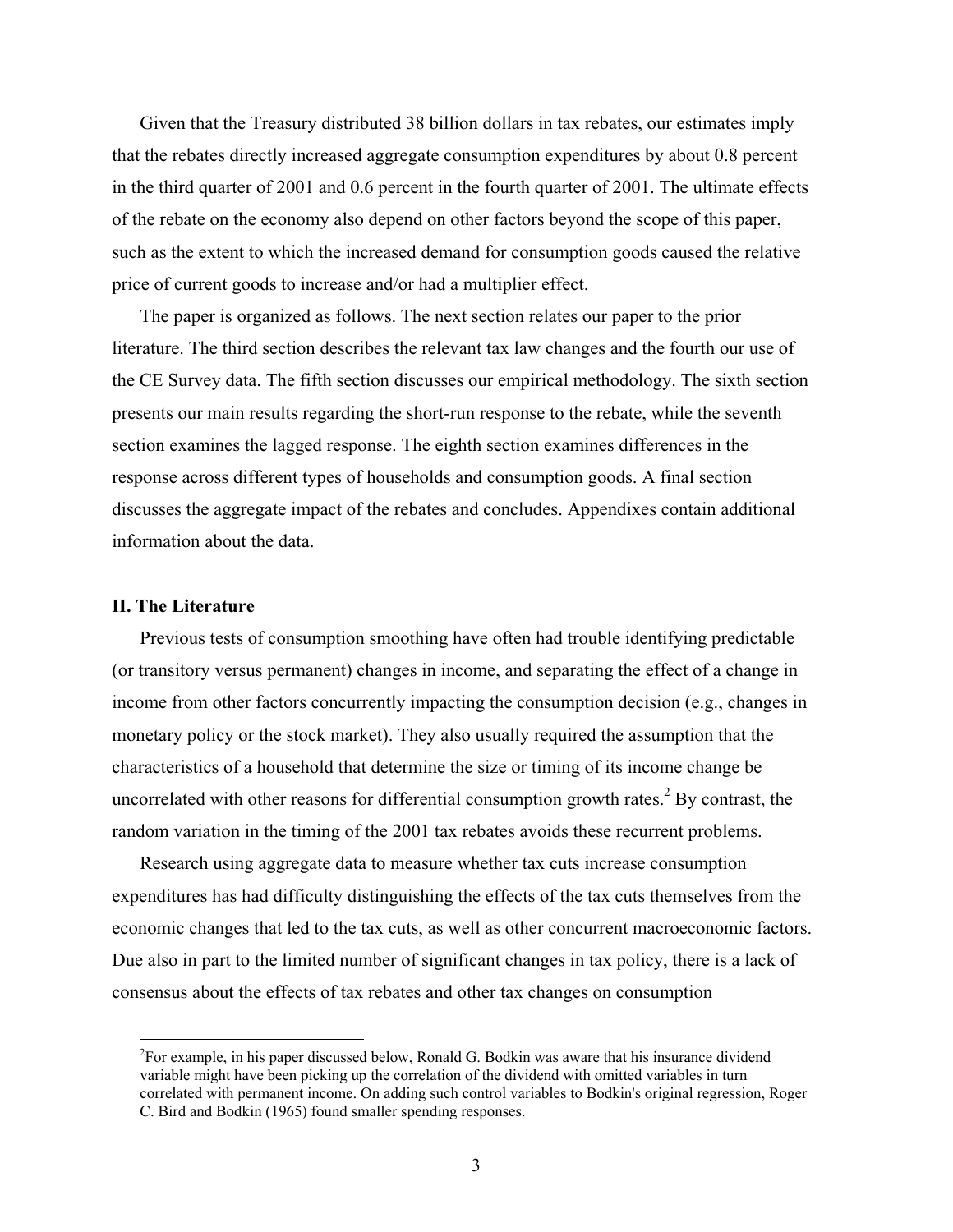expenditures (see Franco Modigliani and Charles Steindel (1977), Alan S. Blinder (1981), Blinder and Angus Deaton (1985), James M. Poterba (1988), and David W. Wilcox (1990)).<sup>3</sup>

Our paper builds more directly on the literature using micro data to test whether expected or transitory changes in household income affect household consumption expenditures (see the surveys by Deaton (1992) and Martin Browning and Annamaria Lusardi (1996)). The seminal studies of Ronald G. Bodkin (1959) and Mordechai E. Kreinin (1961) examined windfalls like insurance dividends to WWII veterans and German restitution payments. More recently, Jonathan A. Parker (1999), Nicholas S. Souleles (1999, 2002), and Chang-Tai Hsieh (2003) study more directly changes in fiscal policy and use larger, more representative samples.<sup>4</sup>

Two other papers study the impact of the 2001 tax rebates on household spending. Using innovative questions added to the Michigan Survey of Consumers, Matthew D. Shapiro and Joel B. Slemrod (2003) found that only 21.8% of respondents who received (or expected to receive) a rebate report that they will mostly spend their rebate. They calculate that this result is consistent with an average marginal propensity to consume of about one third, very close to the present paper's estimate of the short-run response of expenditures. However, they find no evidence that liquidity constraints play a role in this response and no evidence of a lagged effect on expenditures.<sup>5</sup>

<sup>&</sup>lt;sup>3</sup>Modigliani and Steindel, Blinder, and Poterba studied the 1975 tax rebate. They found that consumption expenditures responded too much to the rebate, though they came to somewhat different conclusions regarding the relative magnitude of the initial versus lagged response. Blinder and Deaton (1985) found smaller consumption responses when they considered jointly the 1975 rebate along with the 1968-70 tax surcharge. Nonetheless they found consumption to be too sensitive to the pre-announced changes in taxes in the later phases of the Reagan tax cuts. They note that their mixed results are "probably not precise enough to persuade anyone to abandon strongly held a priori views".

<sup>&</sup>lt;sup>4</sup>Souleles (1999) found that spending responds significantly to the federal income tax refunds that most taxpayers receive each spring. Hsieh found smaller responses by Alaskans to their oil rebates than to their federal income tax refunds. Parker found that household spending responded significantly to changes in take-home pay that occurred for high-income households that hit the Social Security tax cap. Other related studies include Wilcox (1989), Shapiro and Slemrod (1995), John Shea (1995), Souleles (2000), Browning and M. Delores Collado (2001), David Gross and Souleles (2002), and Melvin Stephens Jr. (2003), among others.

 $5$ Of the 78% of respondents who report they will mostly save their rebate, the majority (about three-fifths) report that they will mostly pay down debt (as opposed to accumulate assets). Shapiro and Slemrod (2002, forthcoming) used a novel follow-up survey in 2002 to try to determine whether there was a lagged response to the rebate. They found that, of respondents who said they initially mostly used the rebate to pay down debt, most report that they will "try to keep [down their] lower debt for at least a year." They found similar results for those who report they will save by accumulating assets.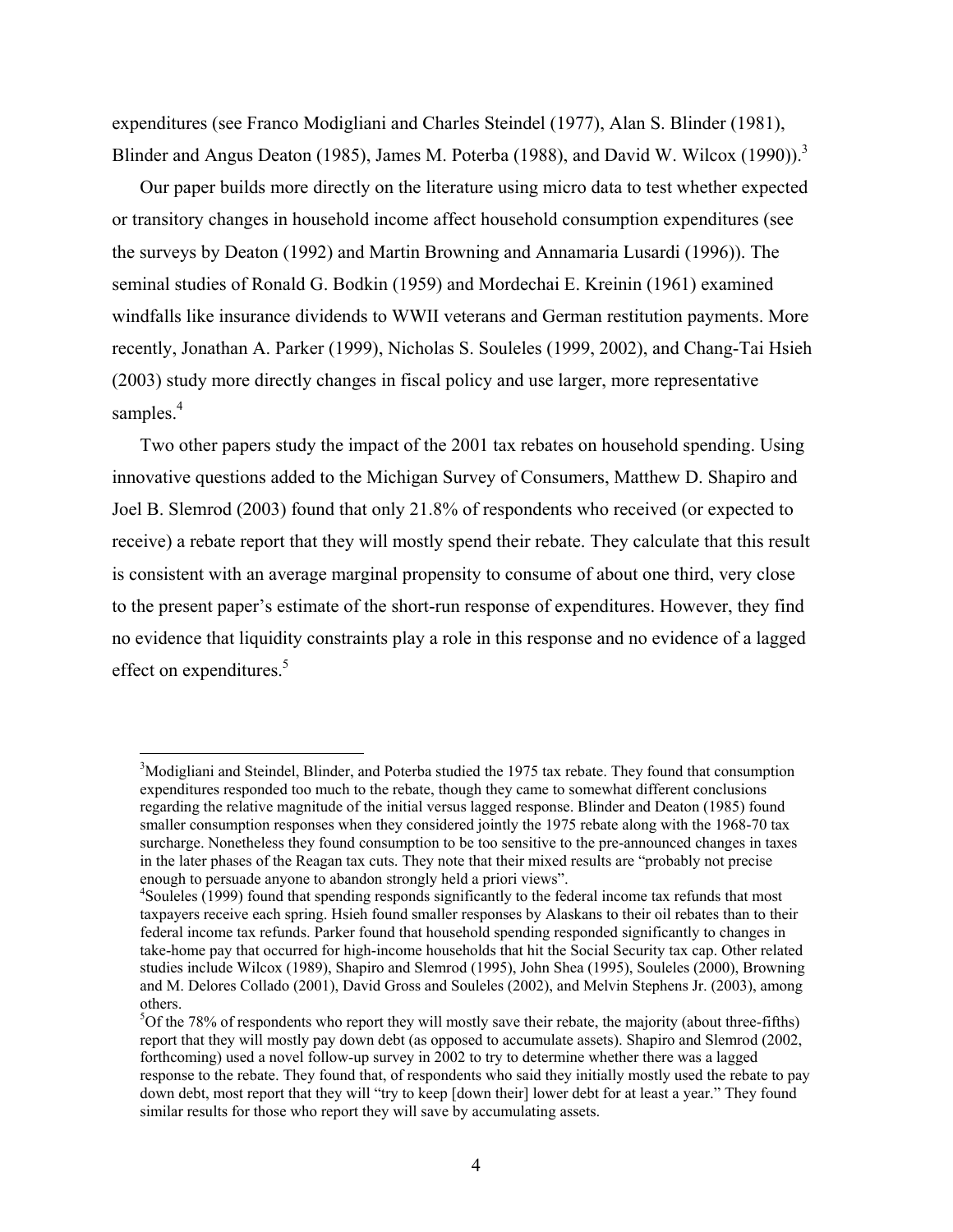A concurrent paper by Sumit Agarwal, Chunlin Liu, and Souleles (2004) also exploits the random timing of the rebate mailing, to identify the dynamic response of credit-card payments, spending, and debt to the rebates. They find that households initially used some of their rebates to increase credit card payments and thereby pay down debt, but soon afterwards credit card spending rose such that debt returned back near its pre-rebate levels. These dynamics of spending are consistent with the dynamics we find in this paper. This paper complements Agarwal, Liu and Souleles (2004) by estimating the magnitude of the effect of the rebate on nondurable expenditure, not just credit card spending.<sup>6</sup>

#### **III. The 2001 Tax Rebates**

 $\overline{a}$ 

The Economic Growth and Tax Relief Reconciliation Act of 2001 enacted substantial reductions in personal and estate tax rates, which were forecasted to reduce revenues by around 10 trillion dollars over ten years. The Tax Act reduced the income tax rate applied to income in the lowest income tax bracket from 15 percent to 10 percent, with this change applied retroactively to income earned from the start of 2001. The tax rebates represented an advance payment of this tax cut. The first income tax bracket applied to the first \$6,000 of income for a single individual filing a return, and to the first \$12,000 of income for a married couple filing jointly, so that, of the approximately two-thirds of U.S. households that received a rebate, most received rebates of \$300 or \$600. The Internal Revenue Service determined the rebate amounts for each tax filer based on his or her year 2000 tax return.

We exploit two key features of the rebate disbursement. First, and more importantly, the rebate checks were not mailed all at once, but rather in different weeks that were randomly assigned to households, as described in the introduction. Thus, the date at which each household received its rebate is independent of other household characteristics.<sup>7</sup> Second,

<sup>&</sup>lt;sup>6</sup>That is, their credit card dataset does not record spending via cash or checks, nor spending on other credit cards held by the account-holders in their data. Also, it does not record whether a card-holder actually received a rebate. Agarwal, Liu and Souleles identify the timing of rebate receipt based on an indicator of the corresponding randomized digit of the card-holder's SSN. However they note that the card-holder might not be the tax filer (whose SSN determined the actual timing of receipt), and that some card-holding households did not receive a rebate at all. Agarwal, Liu and Souleles attribute the slight delay before credit card spending rises to a couple of features particular to credit cards; e.g., the need for constrained cardholders (those whose balances start near their credit limits) to first make payments before they can spend using their cards, and to the delay before payments and spending register on the credit card statement.  $<sup>7</sup>$  One potential exception is that a household that filed its year 2000 tax return late may have been mailed</sup> its rebate after the ten-week period of randomized disbursement ended in September. Since 92 percent of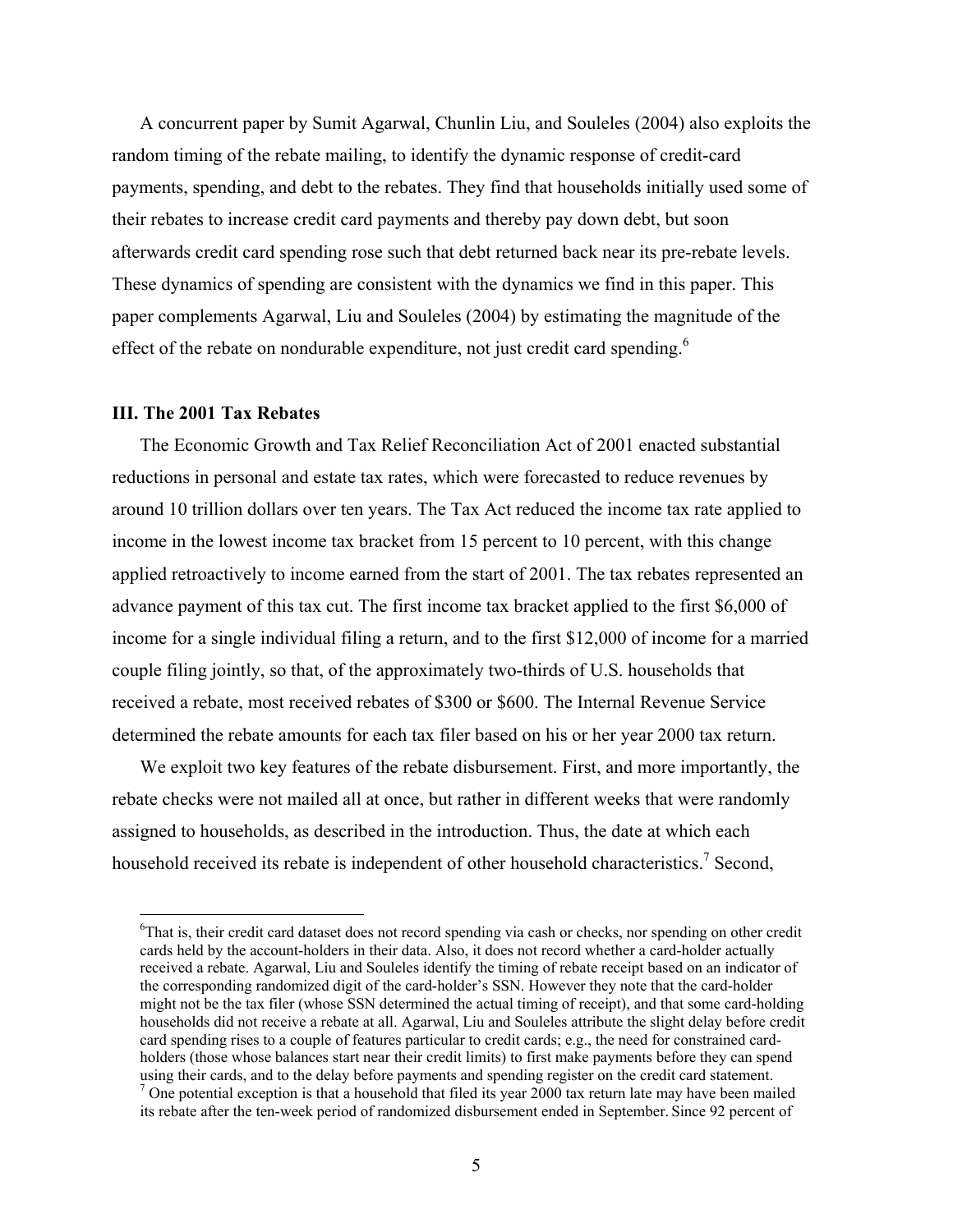Congress passed the Tax Act in May, 2001, and of course expectations of some tax cut arose even earlier. $8$  Given this, our empirical methodology allows the rebates to be treated as preannounced. This distinction matters for interpreting the results as a test of the PIH, but not for measuring per se the effect of the rebates on expenditure.<sup>9</sup>

In aggregate, the 2001 tax rebates totaled 38 billion dollars, and so represent about 1.5 percent of GDP, and 2.2 percent of aggregate personal consumption expenditures, in the third quarter of 2001. The rebates were the dominant component (about 84%) of the tax cuts implemented in the first year of the Tax Act. The timing of the remaining, smaller components in 2001 is independent of the randomized timing of the rebates analyzed here. For more details about the Tax Act, see Alan J. Auerbach (2002), Donald Kiefer et al. (2002), and Shapiro and Slemrod (2003; 2002, forthcoming).

#### **IV. The Consumer Expenditure Survey**

The CE interview survey contains detailed measures of the expenditures of a large, stratified random sample of U.S. households. CE households are interviewed four times, three months apart. In each interview the households report their expenditures during the preceding three months. New households are added to the survey every month so that the data are effectively monthly in frequency. In addition to surveying households about their expenditures, the CE also gathers some information about their demographic characteristics, income, and wealth.

taxpayers typically file at or before the normal April  $15<sup>th</sup>$  deadline (Slemrod et al. (1997)), this nonrandomized source of variation from the previous year is small and likely to be exogenous to the rebate. We present results below that exclude rebates received late in 2001.

 $\frac{8}{8}$  Indeed, tax cuts were a central element of George W. Bush's platform in the 2000 election. Moreover, the Treasury sent taxpayers a letter shortly in advance of the rebate informing them of the size of their upcoming rebate and the particular week in which it would be disbursed: "We are pleased to inform you …

you will be receiving a check in the amount of \$[amount] during the week of [mm/dd/yy]."<br><sup>9</sup> We focus on the behavior of expenditure after rebate receipt. A not-mutually-exclusive alternative empirical approach would be to try to estimate the expected effect of the tax cuts on permanent income, even before actual rebate receipt. However, such an approach would be much harder to implement, as discussed below. First, the passage of the Tax Act per se cannot be separated from aggregate effects captured by time dummies, such as seasonality. It does not provide randomized cross-sectional variation that one can exploit, unlike the timing of rebate receipt. Second, it is unclear how large and permanent consumers actually expected the tax cuts to be (see the survey evidence in Shapiro and Slemrod, 2003). Third, consumers' expectations of tax-cut induced changes in their permanent income would have evolved over time, starting at least as early as the 2000 election campaign. (E.g., there is no single point in time at which the tax cut went from being entirely unexpected to being entirely expected.)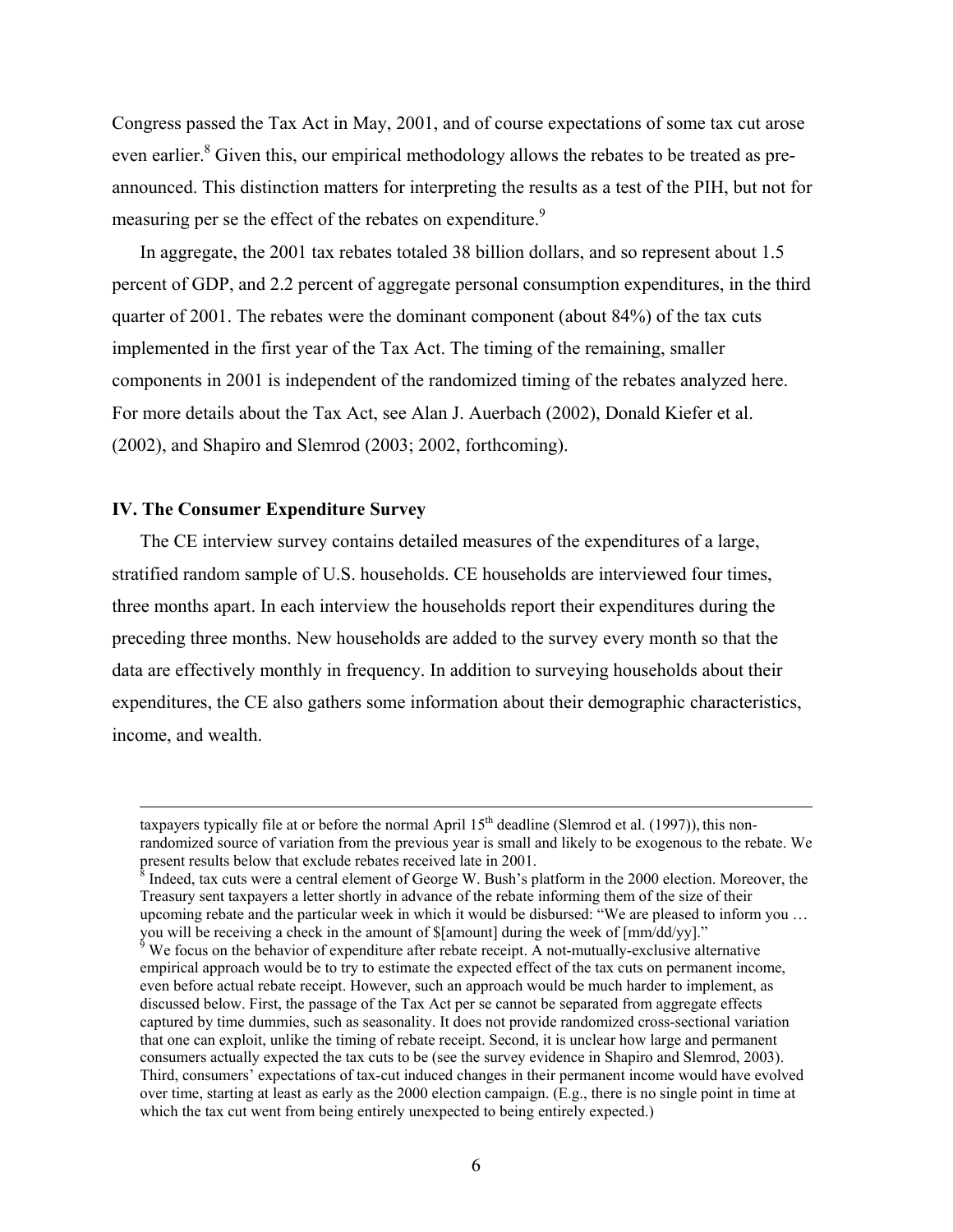The special module of questions about the 2001 rebates covers the crucial period during which and after the rebates were mailed: the module went into the field in the second week of August, and remained there through the end of December. The new questions asked households whether they received a rebate, how many rebate checks they received, and then the month and amount of each check received. These questions were asked at the end of the CE interview, after households completed their usual reporting of consumption expenditures and other information. The questions were written so as to be consistent with the style of other CE questions. Appendix A contains the survey instrument. Appendix B describes how we construct from the raw data the measures used below of the rebates received in each three-month expenditure reference-period. The response rate to the new module was rather good. Only about 3% of the rebate amounts were flagged as invalidly missing (e.g., 'don't knows' or refusals), and only about another 4% of the months-of-receipt were flagged as invalidly missing.

We focus on three measures of consumption expenditures. First, we study expenditures on food, which include food consumed away from home, food consumed at home, and purchases of alcoholic beverages. Much previous research has studied expenditures on food, largely because of its availability in the Panel Study of Income Dynamics, but it is a narrow measure of expenditures. Our second and main measure of consumption expenditures is nondurable expenditures (broadly defined). However, the NIPA definition of nondurable goods includes some semi-durables like apparel. Hence we also consider a third, intermediate definition of consumption expenditures, nondurable goods strictly defined, following Lusardi (1996). In preliminary analysis we also considered a fourth definition, BLS total expenditures, including durable expenditures like auto and truck purchases. However the response of total expenditures to the rebates was never statistically significant. This is not surprising. The rebates are small relative to the cost of autos and trucks and, more importantly, including expenditures on durable goods dramatically increases the variability of the dependent variable and decreases precision in estimation.<sup>10</sup> Thus, in keeping with previous research, we focus on nondurable expenditures.<sup>11</sup>

 $10$ Also, the introduction of zero-percent auto financing during our sample period significantly altered expenditures on autos.

 $11$ Generalizing across specifications, estimates of the effect of the tax rebate on total expenditures are measured with a standard error about four times the size of that on nondurable goods, and the point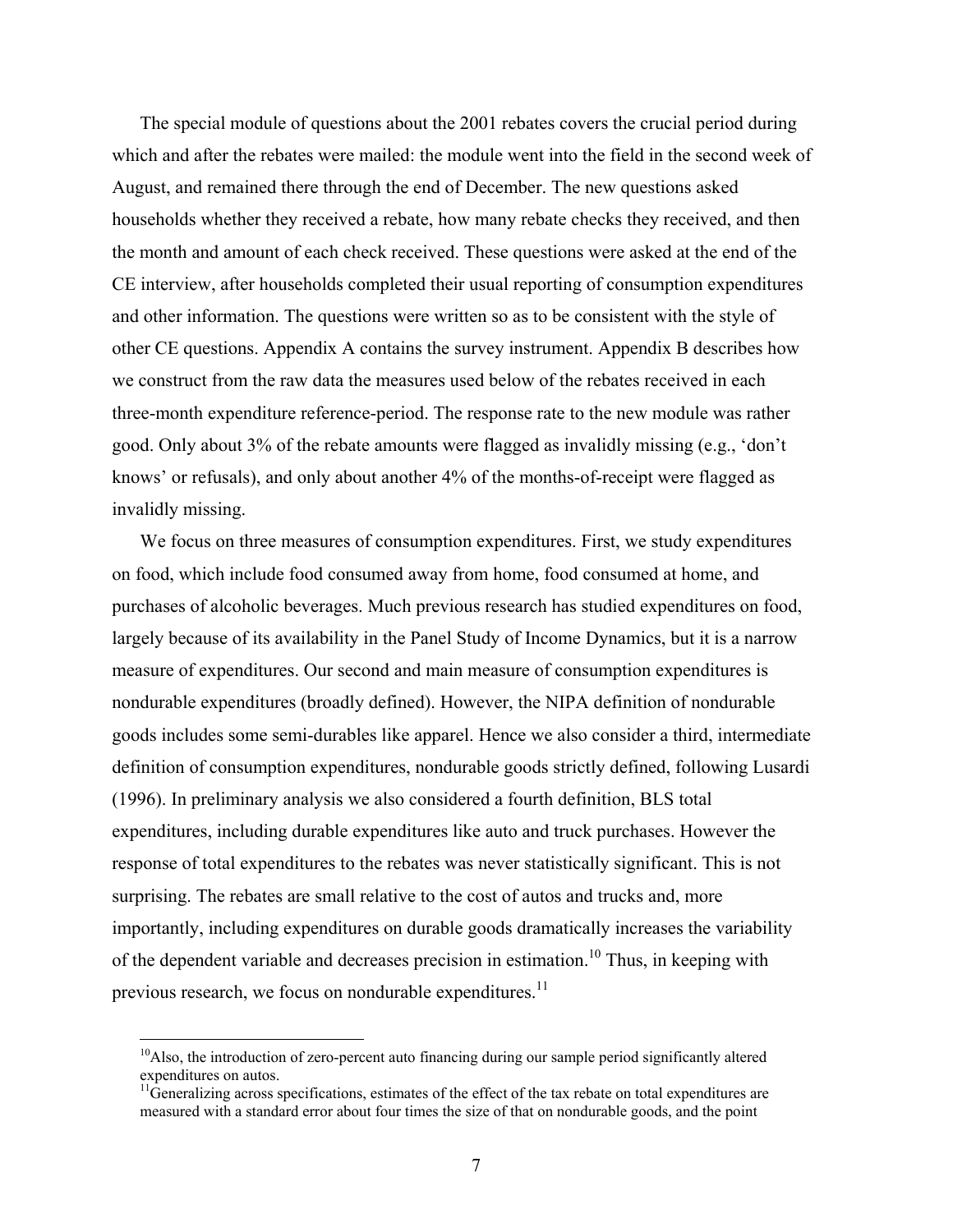Our baseline sample uses the 2000 and 2001 waves of the CE survey, with the sample period starting with interviews in January 2001 (when period *t+1* in equation (2) below covers expenditures in October 2000 to December 2000) and running through interviews in March 2002 (when period *t+1* covers December 2001 to February of 2002). Where mentioned, we extend this baseline sample period by adding data from the 2002 wave in order to allow for additional lags of the rebate in the analysis. The sample includes only households that had at least one interview during the period in which the tax rebate module was in the field. Also, we drop from our sample any households with implausibly low expenditures (the bottom 1% of nondurable expenditures), unusually large changes in age or family size, and uncertain tax rebate status. Appendix B describes our data and sample in more detail.

Table 1 presents summary statistics for our dataset. For each household-reference quarter, we sum all rebate checks received by the household in that quarter to create our main rebate variable, *Rebate*. The pattern of reported rebates appears consistent with the limited information about the rebates that we have from other sources. The average value of *Rebate*, conditional on receiving at least one rebate check in the reference quarter, is \$480. Of households receiving rebates, 27 percent report receiving \$300 in rebates and 54 percent report receiving \$600 in rebates.<sup>12</sup> The three-month reference period (July-September) for households interviewed in October 2001 covers the entire ten-week period during which the rebate checks were mailed. Of these households, 57 percent report receiving a rebate during this period. $^{13}$ 

#### **V. Economic Theory and Empirical Methodology**

The recent literature testing the PIH and related models has typically relied on the timeseries properties of the consumption Euler equation. Formally, according to the Euler

estimates often (and implausibly) imply that somewhat less money is spent on total expenditures than on nondurable goods.

<sup>&</sup>lt;sup>12</sup>The household rebate value need not be equal to \$300 or \$600. Households with 2000 tax liabilities smaller than \$300 (or \$600) could receive smaller rebates; households with multiple tax filers could receive multiple checks; taxpayers filing as heads of households could receive a \$500 check.<br><sup>13</sup>Despite the potential for measurement error, this result is close to estimates of rebate receipt based on

<sup>(</sup>unpublished) Treasury estimates: about 89.5m tax returns received a rebate while 23.5m did not receive a rebate, and about 22.9m households did not file and so also did not receive rebates (Office of Tax Analysis).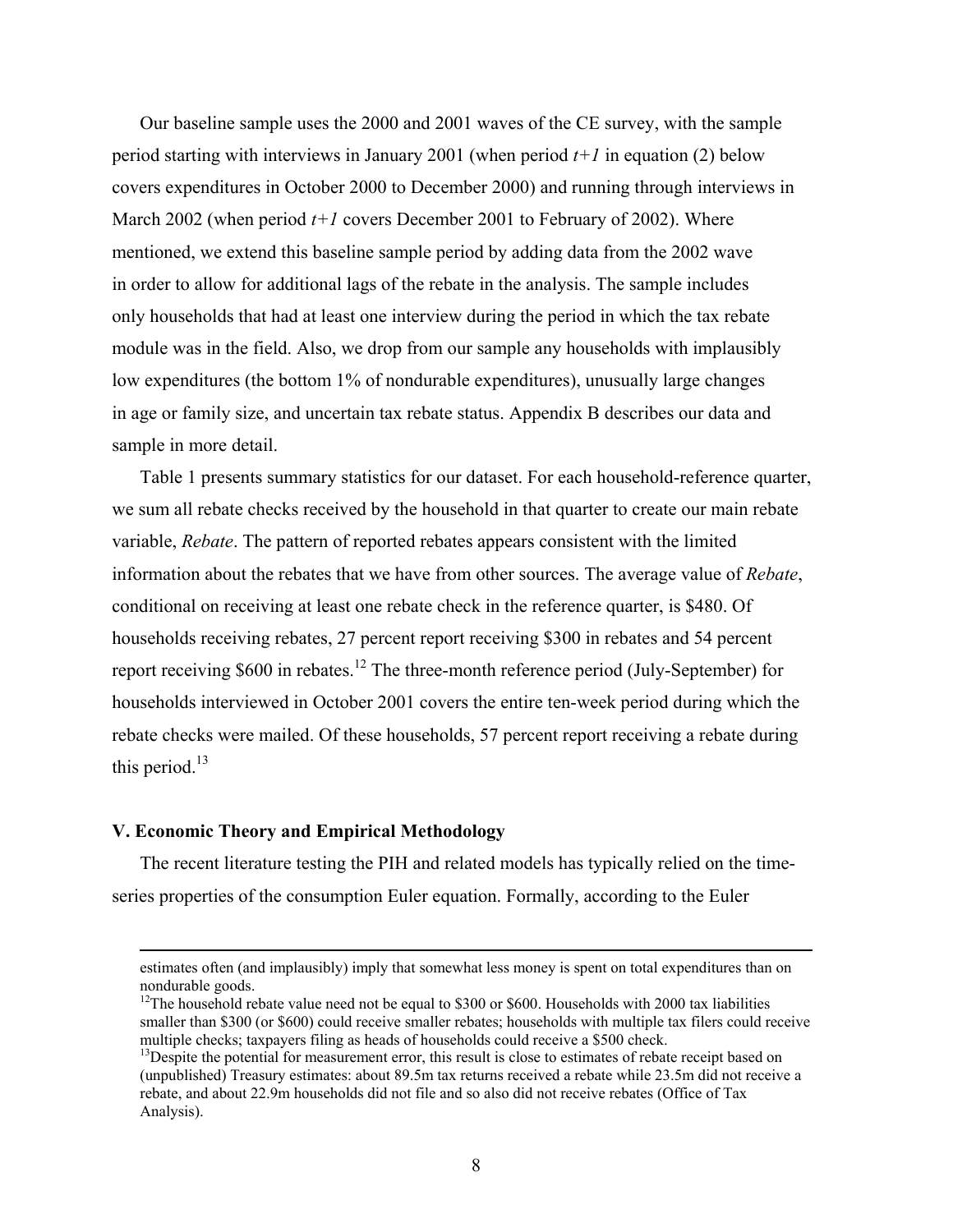equation, households equate the marginal utility of consumption in the current period with the expected marginal utility of consumption in the next period:

$$
u'(C_{i,t}) = E_t \left[ (1 - \delta_0)^{-1} (1 + r_t) u'(C_{i,t+1}) \right], \tag{1}
$$

where  $C_{i,t}$  is nondurable consumption by household *i* in period *t*;  $E_t$  is the expectations operator; *u'(.)* is the marginal utility function, decreasing because of diminishing marginal benefits of consumption;  $I+r_t$  is the price of consumption in *t* relative to  $t+1$ ; and  $\delta_t$  is the discount rate. Starting with Robert E. Hall (1978), many papers assume a specific functional form for the utility function, or linearize equation (1), and exploit the time-series properties of the expectation error to estimate preference parameters and test the Euler equation. Motivated by the alternative hypothesis (which actually predates the null hypothesis) that households to some extent consume income when it arrives, the tests often focus on whether predictable changes in income are statistically significant when added to the Euler equation.

While this approach to the Euler equation can estimate the model and test the null hypothesis of the PIH, it is not suitable for our purposes because it cannot estimate outside of the null hypothesis the causal impact of a predictable change in income on consumption growth.14 Moreover, in the present context, the traditional approach to Euler equation estimation is inappropriate because there is insufficient time-series variation across our sample period to effectively exploit the usual time-series properties of the expectation error (Gary Chamberlain (1984), Souleles (2004)). By contrast, our approach does not rely on time-series asymptotics. We can directly identify and estimate the impact of the rebate on consumption growth using the fact that the randomized rebate receipt is uncorrelated with households' expectation errors and any other unobserved heterogeneity.

Consistent with specifications in the previous literature, our main estimating equation is

$$
C_{i,t+1} - C_{i,t} = \Sigma_s \beta_{0s}^* \text{month}_{s,i} + \beta_1 X_{i,t} + \beta_2 R_{i,t+1} + u_{i,t+1}, \qquad (2)
$$

where *C*is either consumption expenditures or their log; *month* is a set of indicator variables for every period in the sample, used to absorb the seasonal variation in consumption expenditures as well as other concurrent macro factors; and *X* are control variables (here age and changes in family composition) included to absorb some of the preference-driven

 $14$ That is, this estimation method is based on the time-series properties of the expectation error under the assumption that the model is true and there is no effect of predictable income changes on consumption growth. Finding a statistically significant effect rejects the model, so a significant coefficient on the predictable change in income cannot be interpreted causally.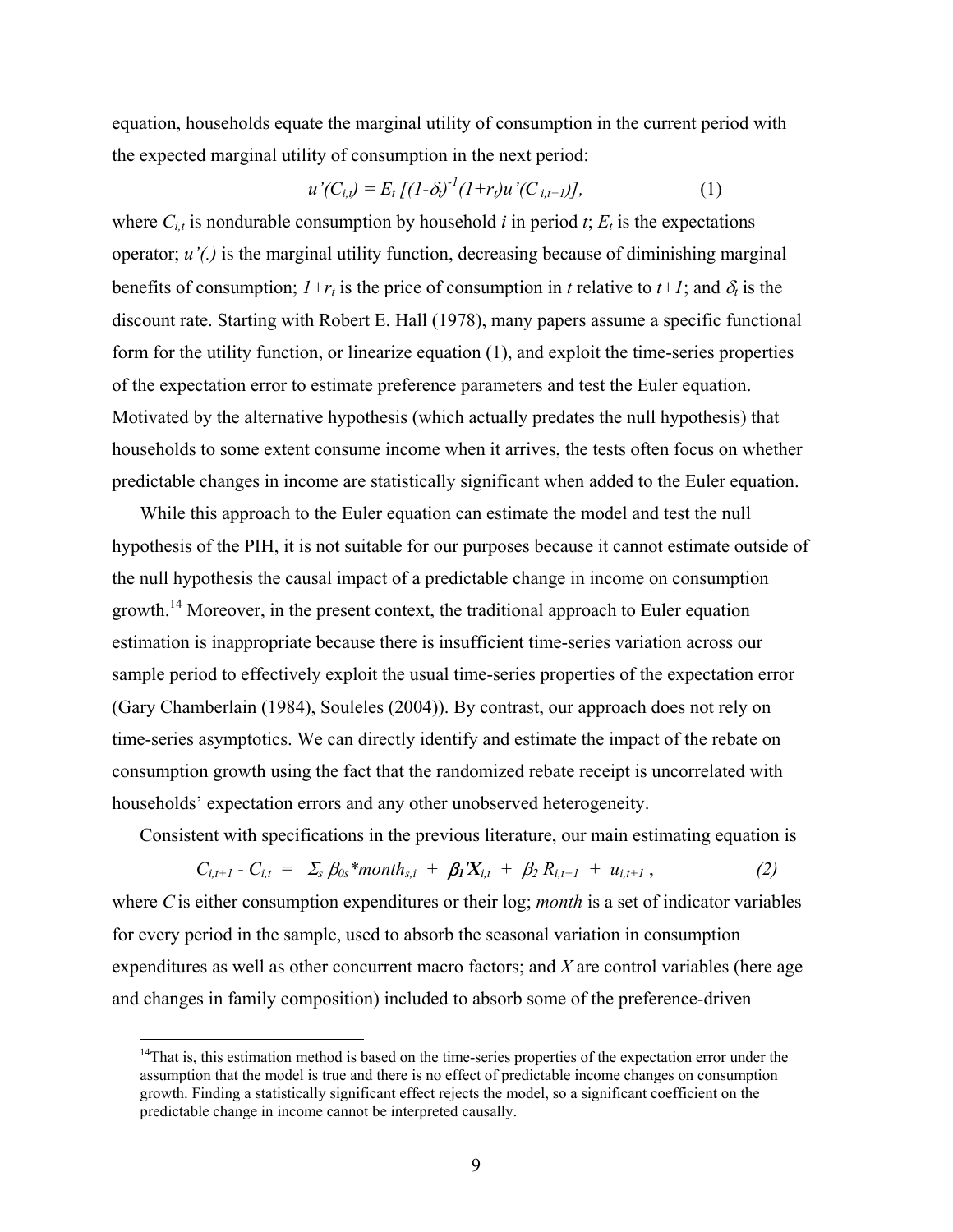differences in the growth rate of consumption expenditures across households.  $R_{i,t+1}$ represents our key rebate variables, which take one of three forms: i) the total dollar amount of rebates received by household *i* in period  $t+1$  (*Rebate*<sub>it+1</sub>); ii) a dummy variable indicating whether any rebate was received in  $t+1$  (*I*(Rebate<sub>i,t+1</sub>>0)); and iii) a distributed lag of *Rebate* or *I(Rebate>0)*. 15 If consumption expenditures are smoothed across rebate receipt, the null hypothesis under the PIH treating the rebates as pre-announced, then  $\beta_2$  should equal zero.<sup>16</sup> We correct the standard errors to allow for arbitrary heteroskedasticity and withinhousehold serial correlation.

 In light of potential measurement error and sample-size limitations, in working with data on household expenditure it is generally important to use the largest possible sample and as much variation as possible in the independent variables. Hence we begin by utilizing all of the available information about the rebates received by each household, using *Rebate* as the key regressor. This variable includes variation in the magnitudes of the rebates received, which is not randomized. While this variation is analogous to that used in most previous tests of consumption smoothing, we can further investigate its validity. We progressively limit the variation that we utilize, until we are left with variation in just the timing of rebate receipt, conditional on receipt. This limited variation is guaranteed to be exogenous because it is randomized. However, given the structure of the data and the fact that the rebates were disbursed over only a three-month period, as we focus in on timing alone, we reduce the sample size and amount of effective variation that identifies the key parameter,  $\beta_2$ . This

<sup>&</sup>lt;sup>15</sup>In preliminary work we also used  $\Delta R_{i,i+1}$  as the key independent variable, to estimate the 'instantaneous' change in spending before and after rebate receipt. The distributed lag framework appropriately generalizes this idea in the presence of the lagged spending effects that we identified.<br><sup>16</sup>To be clear, this test of the PIH applies under even weaker informational assumptions than usual. For our

purposes the relevant aspects of the tax cut can be modeled in stylized form as follows. Consider five periods  $t_0 < t_1 < t_2 < t_3 < t_4 < t_5$ , where  $t_0$  is earliest in time. Suppose that at time  $t_0$  the government announces the following tax policy: It will cut tax rates starting at a specified future time  $t_1$ . However, it will not reduce withholding rates until later, at  $t_5$ ; meanwhile the reduction in tax liability before  $t_5$  will instead be implemented by sending consumers a rebate check. Suppose the government randomly divides the population into three groups, and sends the checks to each group at  $t_2$ ,  $t_3$ , and  $t_4$ , respectively. (Our regressor  $R_{i,t+1}$  captures this staggered disbursement.)

Notice that under the PIH, any wealth effect due to the tax cut should arise at  $t_0$ , when the tax cut was announced. Even if, counter-factually, the tax cut were not announced in advance at  $t_0$ , and instead was announced on implementation at  $t_1$ , then the wealth effect should arise at  $t_1$ . In neither case should the wealth effect be correlated with the actual rebate receipt at  $t_2$  through  $t_4$ , whose timing was randomized. Also note that in this framework it does not matter how temporary or permanent consumers expect the tax cuts to be. In particular, we do not have to take a stand on whether consumers expected the tax cuts to actually "sunset" after ten years, as specified under the original Tax Act.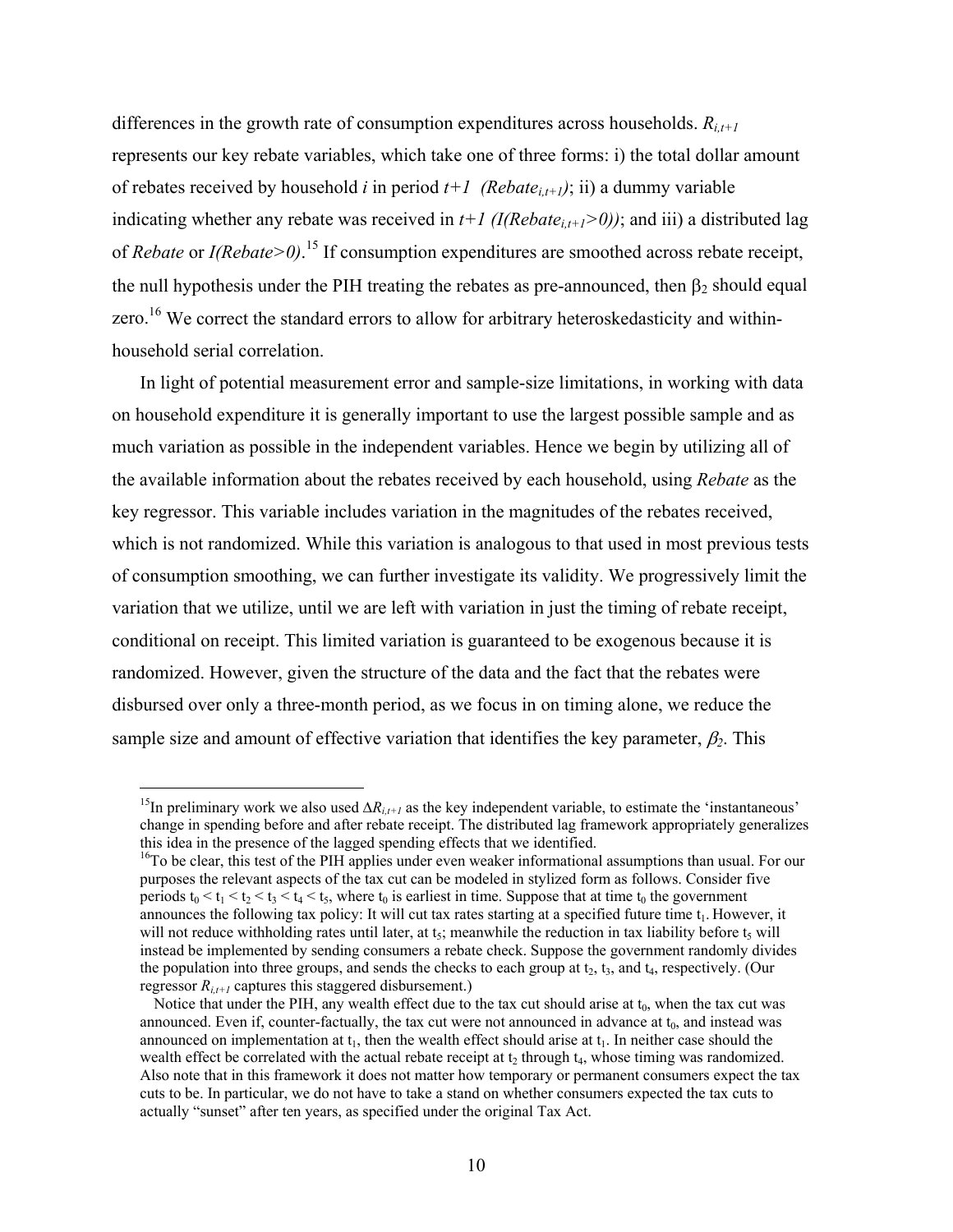substantially reduces the power of our estimator. We accordingly use Hausman tests to test whether the discarded variation, such as the magnitudes of the rebates, can be taken to be exogenous even though it is not randomized, and so can be validly utilized in order to maximize power and efficiency.

This identification strategy helps us avoid potential omitted variables bias and other confounding factors, at both the household and aggregate levels. By contrast, in most previous studies the income gain at issue (e.g., a windfall) was usually systematically related to various household characteristics, in ways that would often have been difficult to control for. For instance, suppose that high-income households, who are more likely to own stocks, receive larger windfalls (or larger predictable income gains); and that for other reasons the stock market happens to rise at the time of the windfall, leading high-income households to increase their consumption expenditures. In this case the estimated effect of the windfall on expenditure would be exaggerated by the stock market appreciation. During our sample period there were probably large changes in spending patterns induced by concurrent macroeconomic events, such as the recession, changes in monetary policy, the terrorist attacks of 9/11, etc. Nonetheless, all these events, even if their impact is correlated with household characteristics, are uncorrelated with the randomly assigned date at which households received their tax rebates.

We begin by estimating the short-run response of spending to the rebate, and then turn to the longer-run response. We later examine both the role of liquidity constraints, by interacting the rebate variables  $R_{i,t+1}$  with indicators for illiquid households, and the response of different subcategories of spending, by changing the dependent variable in equation (2).

#### **VI. The Short-Run Response of Expenditure**

This section estimates the short-run change in consumption expenditures caused by rebate receipt, using just the contemporaneous rebate variables  $Rebate_{t+1}$  and  $I(Rebate_{t+1}>0)$ . These estimates of the contemporaneous effects of the rebate are nearly identical to the contemporaneous effects estimated in the following section after adding lagged rebate variables to equation (2). For ease of exposition, and in response to data limitations discussed below, we begin by focusing on the short-run effects alone.

11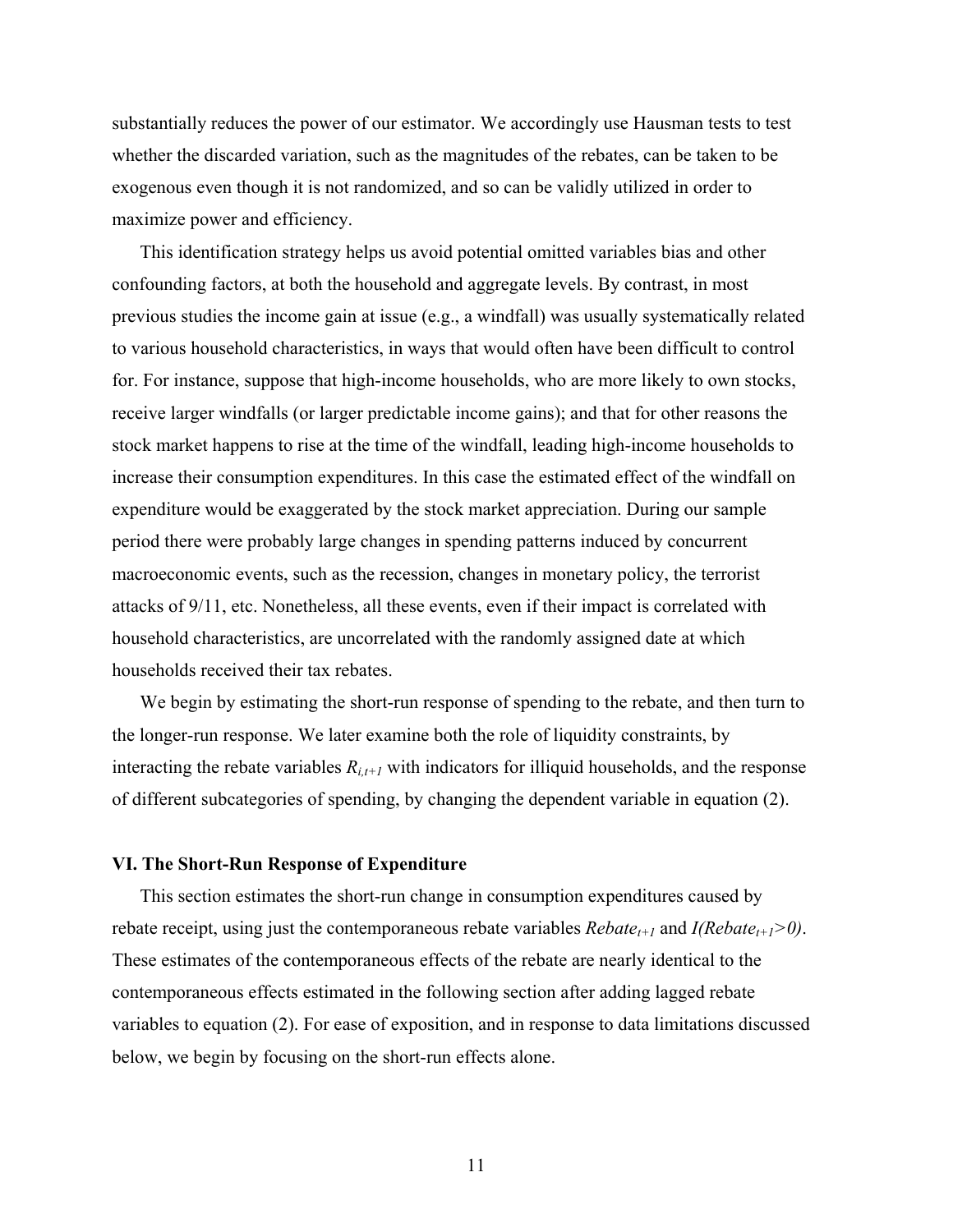In Table 2, the first three columns display the results of estimating equation (2) by OLS with the dollar change in consumption expenditures as the dependent variable and the contemporaneous amount of the rebate  $(Rebate_{t+1})$  as the key independent variable, using all available rebate data. The resulting estimates of  $\beta_2$  measure the average fraction of the rebate spent on each expenditure category, within the three-month reference-period in which the rebate was received. We find that, during the three-month period in which a rebate was received, relative to the previous three-month period, a household on average increased its expenditures on food by 11 percent of the rebate, its expenditures on non-durable goods strictly defined by 24 percent of the rebate, and its expenditures on non-durable goods (broadly defined) by 37 percent of the rebate. The latter two results are both economically and statistically significant, and counter to the PIH.

These results identify the effect of a rebate from variation in both the timing of rebate receipt and the dollar amount of the rebate. While the variation in the rebate amount is possibly uncorrelated with the residual in equation (2), it is not purely random. The amount of the rebate depends upon household characteristics, such as whether the household contains a married couple that filed jointly. Unlike most previous tests of consumption smoothing, which generally have no choice but to assume that the income change under investigation (the analogue to  $R_{i,t+1}$ ) is exogenous, we can further explore this issue by progressively limiting the amount of variation that we utilize.

The remaining columns of Table 2 use only variation in whether a rebate was received at all in a given period, not the dollar amount of rebates received. The second triplet of columns displays the results of estimating equation (2) using the indicator variable  $I(Rebate_{t+1} > 0)$ . In this case,  $\beta_2$  measures the average dollar increase in expenditures caused by receipt of a rebate. During the three-month period in which a rebate was received, relative to the previous three-month period, households on average increased their expenditures on food by \$51, their expenditures on non-durable goods strictly defined by \$96, and their expenditures on nondurable goods by \$179. Compared to an average rebate of about \$500, these results are quite consistent with those in the previous columns that include variation in the magnitude of the rebates received.

To check that the functional form of our specification is not driving our findings, and to further help calibrate the size of the effect of the rebate, the third triplet of columns in Table

12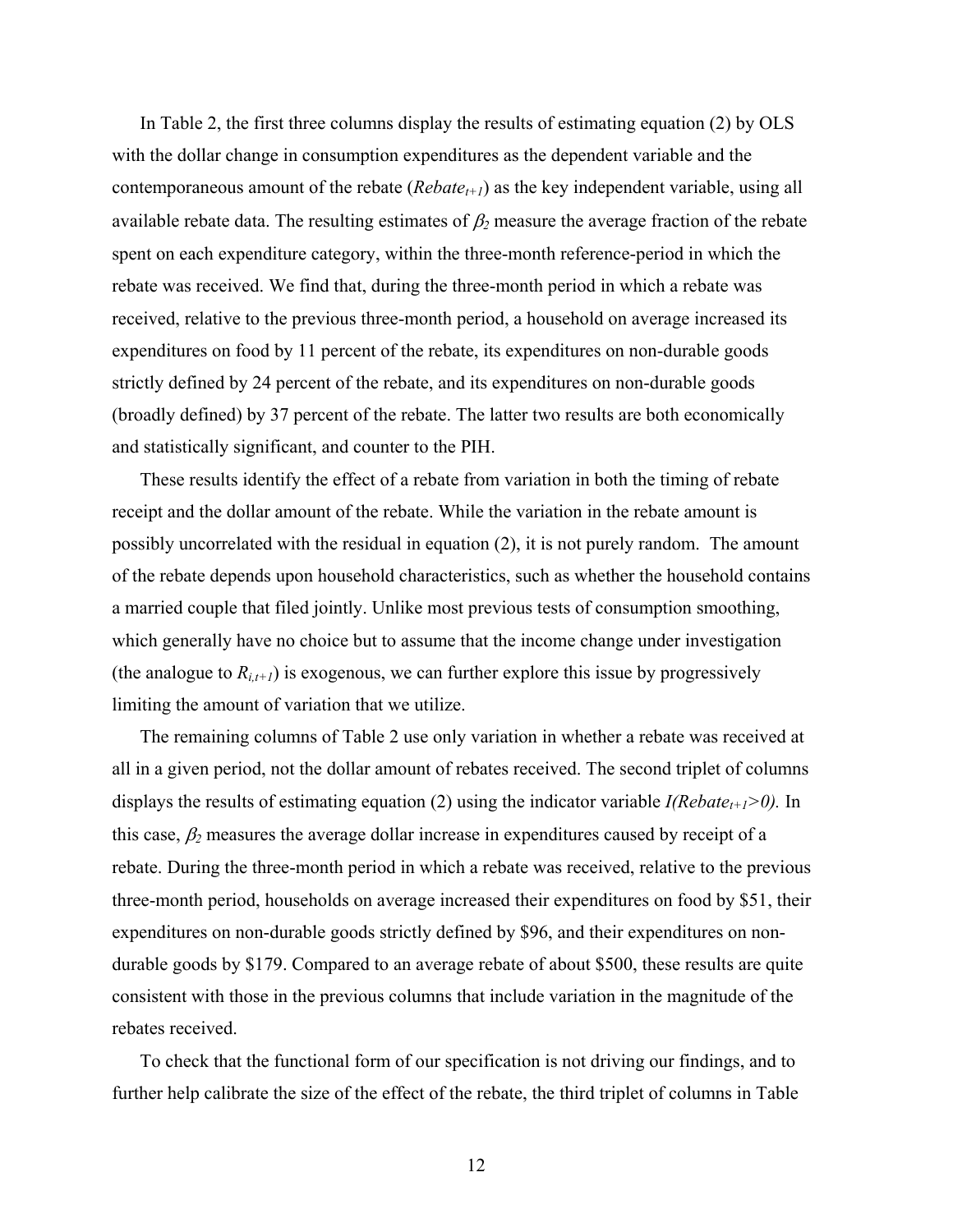2 uses the change in log expenditures as the dependent variable. On average in the threemonth period in which a rebate is received, relative to the previous three-month period, consumption expenditures increased by 2.7 percent, 1.8 percent, and 3.2 across the three categories of expenditure. Again, given the average amount spent on each of these expenditure categories, these estimates are consistent with the previous estimates.<sup>17</sup>

Finally, since it is interesting to estimate a value interpretable as a marginal propensity to spend upon the rebate's arrival, we estimate equation (2) by two-stage least squares (2SLS). We instrument for the rebate amount, *Rebate*, using the indicator variable, *I(Rebate>0),*  along with the other independent variables. In this case, as in the first three columns, β*<sup>2</sup>* measures the fraction of the rebate that is spent within the three-month period of receipt. As shown in the last triplet of columns in Table 2, the estimated marginal propensities to spend (11 percent, 20 percent, and 37 percent) remain statistically significant and are very close to those estimated without treating *Rebate* as potentially non-exogenous. This suggests that the variation in the rebate amount that was used in the first three columns can be taken to be exogenous. Comparing these results formally (the first three columns to the last three columns), a Hausman test does not reject the hypothesis that the variation in the rebate amount is exogenous, for each definition of consumption expenditures.

Overall, the results across the various specifications in Table 2 are quite consistent, implying a statistically significant short-run effect of the rebate on spending. The estimated effect is also economically significant. As discussed in Section IX, these estimates imply a substantial increase in aggregate consumption expenditures.

These results identify the effect on spending by comparing the behavior of households that received rebates at different times to the behavior of households that did not receive rebates at those times. Recall that some households did not receive rebates at all, in any period, so our results to this point implicitly use some information that comes from comparing households that received rebates to those that never received rebates. We investigate the role of this variation using a number of approaches.

<u>.</u>

<sup>&</sup>lt;sup>17</sup>Using average levels of expenditures and rebates, the percent changes in spending in the third triplet of columns implies dollar spending changes and propensities to consume of \$40 and 0.084 for food, \$56 and 0.12 for strictly non-durable goods, and \$131 and 0.27 for non-durable goods, again broadly consistent with the other columns.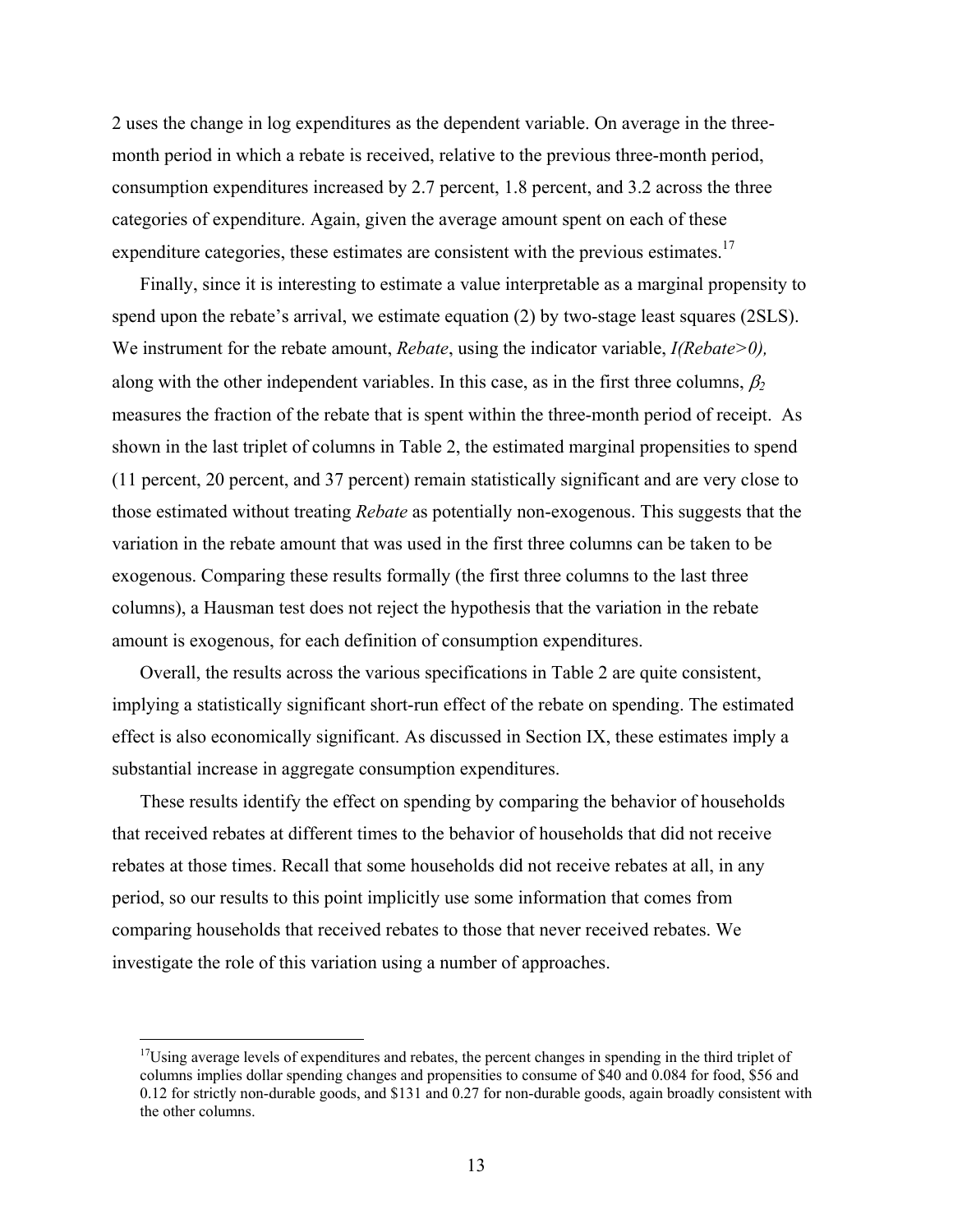First, we directly control for rebate receipt, by adding to equation (2) a separate intercept for households that received a rebate in *some* sample reference quarter, *I(Total Rebates >0)*. This allows the expenditure growth of rebate recipients to differ from that of non-recipients. In this case the main regressor  $I(Rebate_{t+1} > 0)$  captures only high-frequency variation in the timing of rebate receipt -- receipt in quarter  $t+1$  in particular -- conditional on receipt in some quarter. In Table 3, Panel A shows that this approach has little effect on our baseline conclusions. The separate intercept *I(Total Rebates >0)* is never statistically significant. Hence the expenditure growth of rebate recipients is on average similar to that of nonrecipients. Further, in each regression, the point estimates of the effect of the rebate  $(I(Rebate_{t+1}>0))$  are actually somewhat larger than before. That is, even controlling for whether a household ever received a rebate, spending significantly increases in the particular quarter of rebate receipt.

Our second approach is more severe. We exclude from our sample the households that did not receive a rebate (or, more precisely and conservatively, those that are not known to have received a rebate using the available data).<sup>18</sup> We also exclude the relatively few households that received late rebates due to filing late tax returns in the previous year. Even though the timing of these rebates is unlikely to be endogenous, it was not randomized.<sup>19</sup> The advantage of this approach is that it identifies the response of spending from only purely randomized variation in the timing of rebate receipt conditional on receipt. The cost of this approach is that it leads to a substantial loss of power due to the resulting decline in sample size and effective variation. Recall that the CE rebate module was in the field through December 2001. Hence *β*<sup>2</sup> is now identified from only two groups of rebate-recipients: those with CE interviews in August (covering about 3 percent of non-late rebates) and in November (29 percent); and those with interviews in September (19 percent) and in December (19 percent). We lose all information regarding the sizable number of rebate recipients interviewed in October (31 percent). Accordingly, we also drop these households

<sup>&</sup>lt;sup>18</sup> For example, consider households whose last CE interview is in September 2001. Even if they report no rebates in their reference period, which covers June-August 2001, we cannot tell whether they received a rebate after August. Thus we drop all interviews of such households.

<sup>&</sup>lt;sup>19</sup> We exclude observations for which *Rebate* includes rebates received in November or December; but not rebates received in October, since rebates mailed in September (the end of the randomized disbursement period) can arrive in October.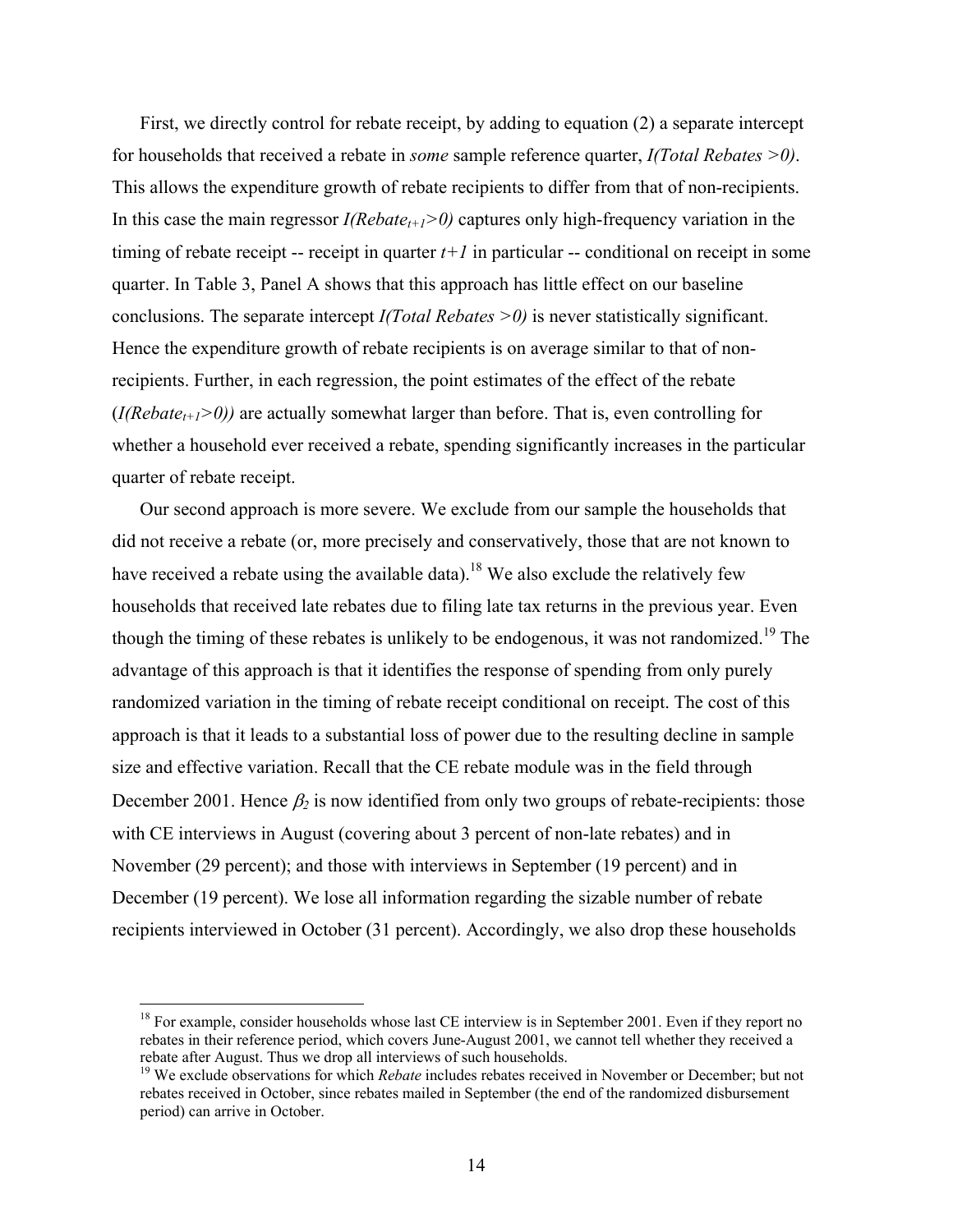from the sample.20 As a result of these exclusions, the sample size is only about one-third of its original size.

Panel B of Table 3 shows that, consistent with the reduction in power, statistical uncertainty rises substantially, such that a 95 percent confidence interval contains both no rebate response and much larger responses than our baseline estimates in Table 2. With the caveat that they are statistically insignificant, the point estimates are somewhat lower than before, but still show an economically significant impact of the rebate on spending.<sup>21</sup> As formally confirmed by Hausman tests, these estimates are not statistically different from our baseline estimates: in no column can we reject the hypothesis that the coefficient in this restricted subsample is the same as the corresponding coefficient estimated using the baseline sample in Table 2. While these Hausman tests have limited power, as before they suggest that the greater variation in the baseline sample can be taken to be exogenous.<sup>22</sup>

Overall, the results of these extensions provide little evidence against our baseline estimates and support our conclusion that the rebates had an economically significant shortrun effect on spending. We now turn to estimating the longer-run effects, and subsequently study how the effects differ across households and subcategories of expenditure. Because these extensions are even more demanding of the data than the short-run effects estimated so far, we return to using all of the households available in the baseline sample.

<sup>&</sup>lt;sup>20</sup> That is, given the time that the tax module was in the field, this approach effectively identifies the impact of the rebate from only the behavior of households that both have consecutive interviews covering the period of randomized rebate disbursement, and report a rebate only in the earlier interview or only in the later interview. We lose all information from October interviews because these households were surveyed only once about the rebate and so their indicator for rebate receipt,  $I(Rebate_{t+1})$ , is collinear with the October month dummy, and so has little effect on the estimated coefficient on the indicator.

<sup>&</sup>lt;sup>21</sup> We dropped the late rebates in order to be conservative and limit our variation to just the variation that was randomized. However, as noted above the lateness of a rebate is *a priori* unlikely to be endogenous since it depends on a household filing a late tax return in the *previous* year. Hence we also estimated our model excluding from the baseline sample of Table 2 only the households that did not receive rebates (without excluding the late rebates). While the results are statistically insignificant for the reasons just discussed, the resulting estimates of  $\beta_2$  remain closer to those found in Table 2, e.g.,  $\beta_2 = 0.30$  for nondurable goods using 2SLS. If instead we exclude only the late rebates (without excluding the nonrecipients), the corresponding  $β_2$  remains both statistically and economically significant at 0.30.<br><sup>22</sup> Additional support regarding the validity of these results comes from Agarwal, Liu and Souleles (2004), who find statistically significant responses of credit-card spending to rebate receipt. As noted above, they identify rebate receipt using just an indicator for the corresponding digit of the card-holders' SSNs, variation which is purely exogenous. That is, they do not use variation in the magnitude of rebates received, nor in any difference between rebate recipients and non-recipients.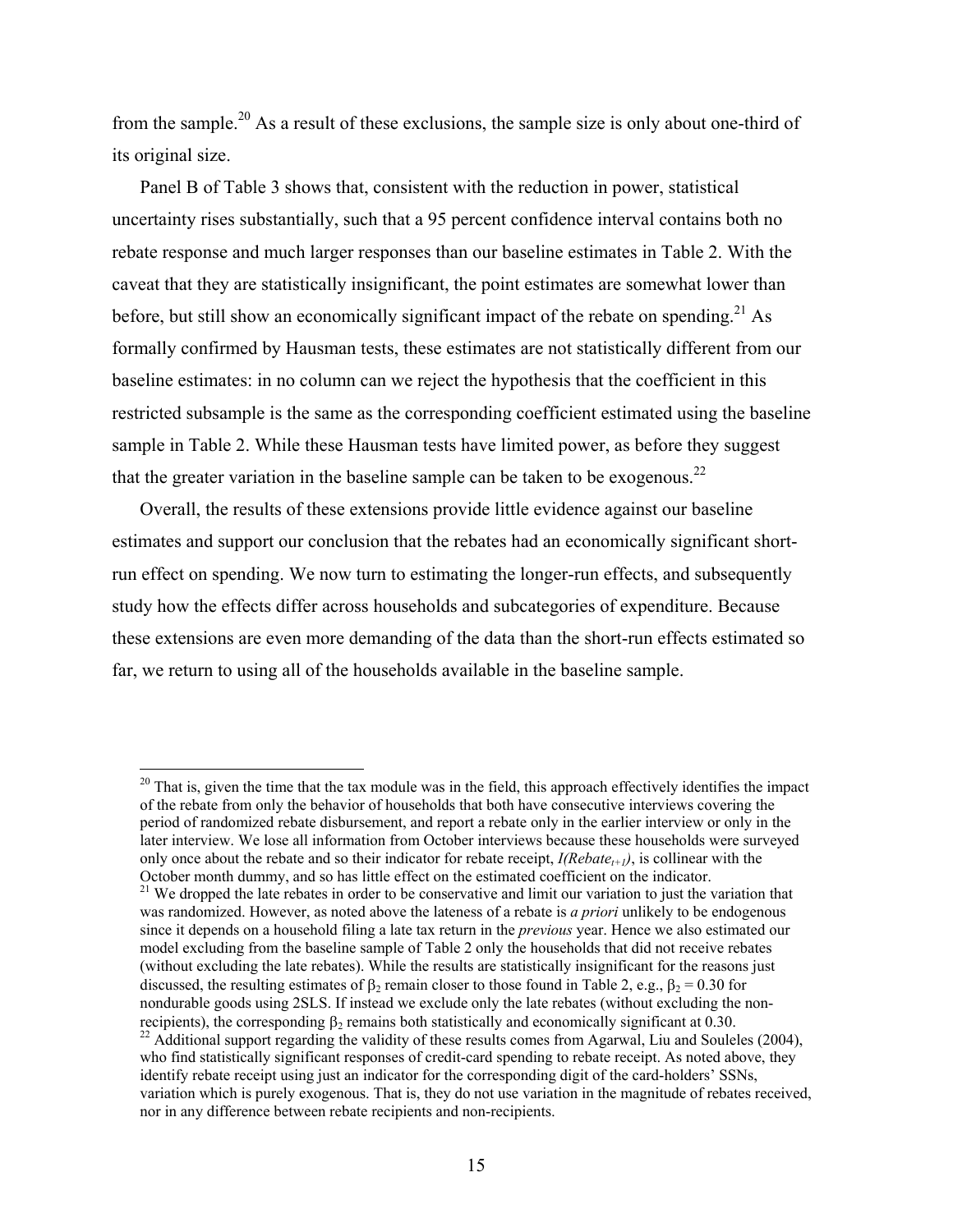#### **VII. The Longer-Run Response of Expenditures**

 Relative to the PIH, the estimated fraction of the rebate spent in the first quarter of receipt is large. But since this fraction is substantially less than one, it remains an open question as to what happens to spending in subsequent quarters.

In Table 4, Panel A shows the results of estimating our main specifications when we include the first lag of the rebate variable, *Rt*, as an additional regressor. First, note that the presence of the lagged variable does not alter our previous conclusions about the contemporaneous impact of the rebate. The coefficients on  $R_{t+1}$  are quite similar to those in Table 2. Second, the receipt of a rebate causes a *change* in spending one quarter later (i.e., from the three-month period of rebate receipt to the next three-month period) that is negative and smaller in absolute magnitude than the contemporaneous change. The *net* effect of the rebate on the *level* of spending in the later quarter is given by the *sum* of the negative lagged coefficients (on  $R_t$ ) and the positive contemporaneous coefficients (on  $R_{t+1}$ ). While the lagged coefficients are typically not statistically significant themselves, for nondurable goods the net effect is often significantly positive. This implies that, after increasing in the threemonth period of rebate receipt, spending remains high (statistically significantly greater than before receipt) in the subsequent three-month period. For example, the second column shows that expenditures on nondurable goods rise by 39% of the rebate in the quarter of receipt. The expenditure change in the next quarter is -8%, so that expenditures in the second three-month period are still higher on net than before the arrival of the rebate by  $39\% - 8\% \approx 30\%$  (due to rounding) of the rebate. This net 30% result is significant at the 95 percent level. Accordingly, the *cumulative* change in expenditures on nondurable goods over both threemonth periods is estimated to be  $39\% + 30\% = 69\%$  of the rebate, and is statistically significant (bottom row of Panel A). Similar calculations for the final column using 2SLS suggest that nondurable expenditures in the second three-month period are higher on net by 27% of the rebate (statistically significant at the 7% level), with a significant cumulative change over both periods of 66% of the rebate.

To estimate whether the rebate increases consumption expenditures for a longer period, we also add a second lag of the rebate variable  $(R_{t-1})$  to our regression. To do so we extend the sample period of our data by three months by adding interviews from April through June 2002 from the 2002 CE data.

16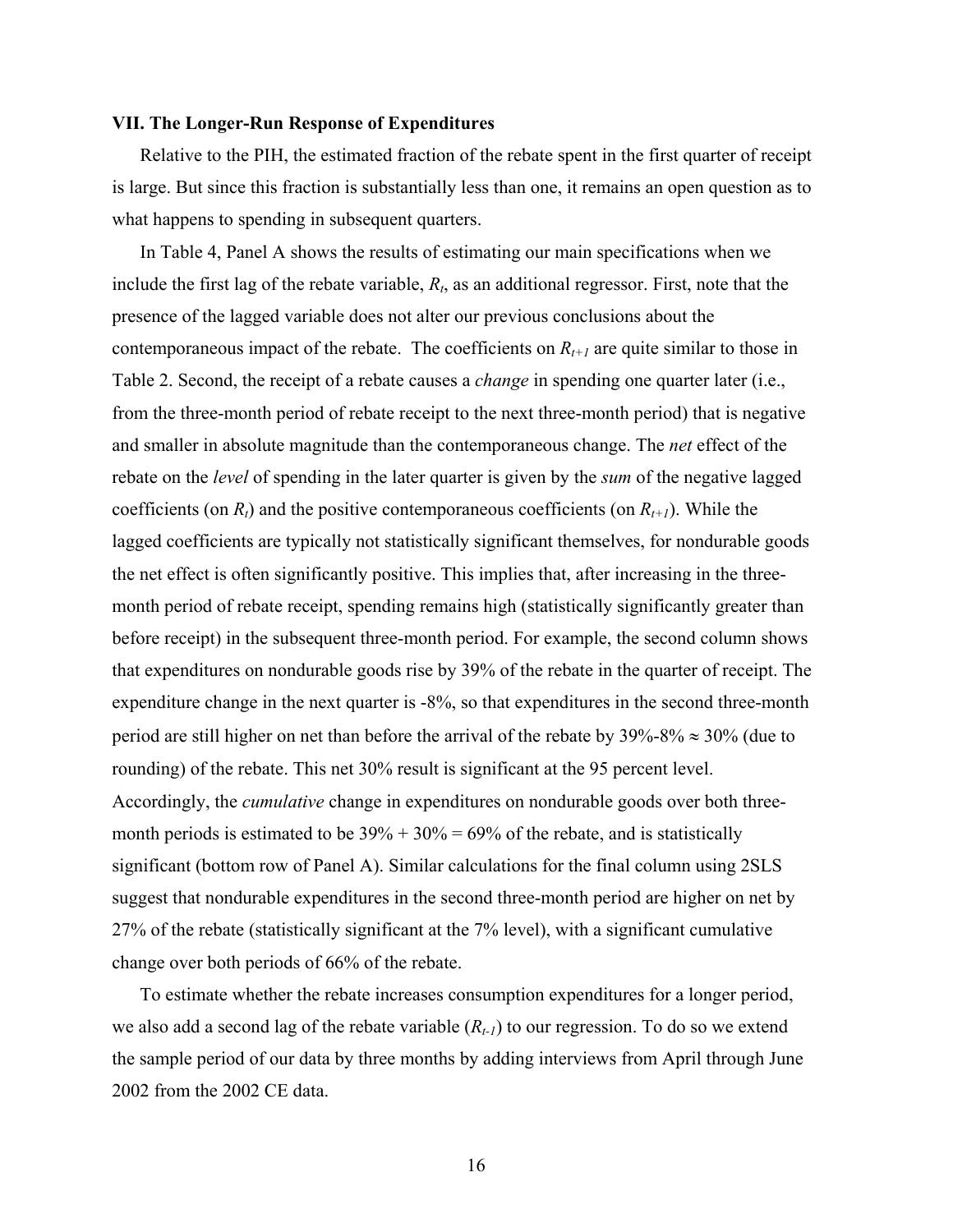Panel B of Table 4 shows that the additional data and regressor do not change our previous conclusions about the impact of the rebate on expenditures in the contemporaneous three-month period or the subsequent three-month period (using  $R_{t+1}$  and  $R_t$ ). More interestingly, the coefficients on the second lag of the rebate variable are all negative, implying that expenditures continue to decline following their initial increase upon rebate receipt. However, these coefficients are all imprecisely estimated. The net level of expenditures in the second three-month period following rebate receipt is no longer statistically significantly different from the level before receipt. For example, for nondurable goods in the second column, expenditures in the second three-month period are higher than before rebate receipt by only 16% net of the rebate ( $\approx$  .39% -.10% -.12%, with rounding), and this figure is not nearly statistically significant. (The corresponding net effect in the final column is only 6%, and is also statistically insignificant.) Further, while the cumulative share of the rebate spent during all three periods (bottom row of Panel B) is still large and sometimes statistically different from zero (only in the second column), it is not significantly different from the share that we estimated was spent during the first two periods (Panel A), and the statistical uncertainty of the three-period estimate is much larger. For example, in the second column of Panel B, the 95 percent confidence interval for the cumulative response of nondurable goods over all three three-month periods extends from 5 percent of the rebate to 162 percent of the rebate.

In sum, the pattern of coefficients suggests a large increase in expenditure at the time of rebate receipt, then a decaying but still substantial effect in the subsequent quarter or two. Households spent about two thirds of their rebates on nondurable consumption goods in the quarter of receipt and subsequent three months. Since the net response in the second three– month period after rebate receipt is much smaller and imprecisely estimated, the balance of the paper focuses on the contemporaneous rebate variable and its first lag, using our baseline data sample.

#### **VIII. Differences in Responses Across Households and Goods**

This section analyzes heterogeneity in the response to the rebate, across different types of households and different subcategories of consumption goods. While it is independently interesting to know who bought what with the rebates, the results also provide some evidence

17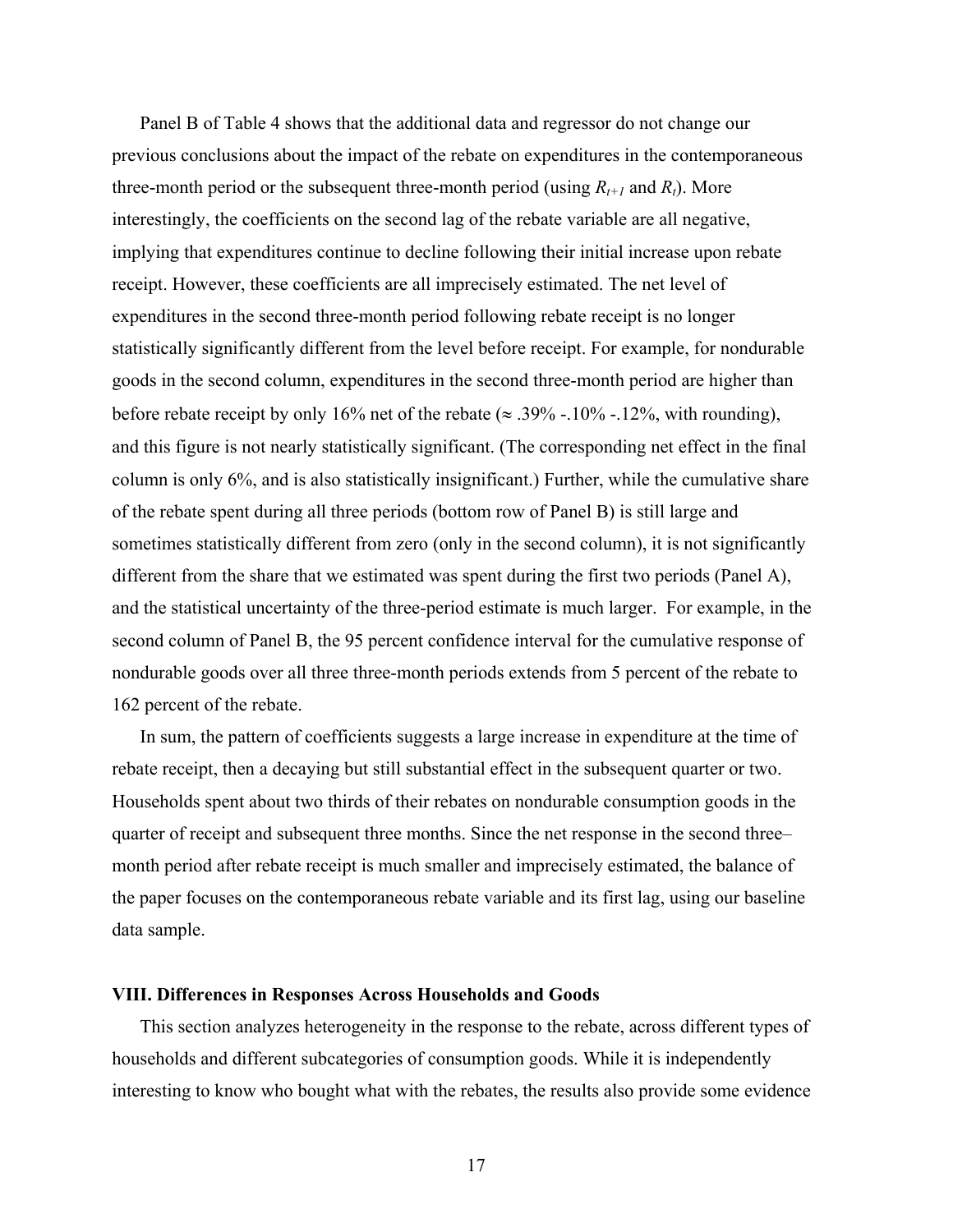as to why household expenditure responded to the rebate. For brevity, we report only results from the 2SLS specification, instrumenting the rebate and its lag (and any interaction terms) with the corresponding indicator variables for rebate receipt (and their interactions, along with the other independent variables).

The presence of liquidity constraints is a leading explanation for why household spending might increase in response to a previously expected increase in income.<sup>23</sup> To investigate this explanation, we test whether liquid or illiquid households were more likely to increase their spending upon arrival of a rebate. Households with low liquid wealth may be unable or unwilling to increase their spending prior to the rebate arrival. On the other hand, households with high liquid wealth may find the costs of not smoothing consumption across the arrival of the rebate to be small.<sup>24</sup>

Expanding equation (*2*), we interact the intercept, rebate and lagged rebate variables with indicator variables (*Low* and *High*) based on various household characteristics (all from households' first CE interview). We use three different variables to identify households that are potentially liquidity constrained: age, income (family income before taxes), and liquid assets (the sum of balances in checking and saving accounts). While liquid assets is the most directly relevant of the three variables for measuring liquidity constraints, it is the least well measured and the most often missing in the CE data, so we start with the other two variables. For each variable, we split households into three groups, *Low*, *Middle*, and *High*, with the cutoffs between groups chosen to include about a third of the rebate recipients in each group.

We begin by testing whether the propensity to spend the rebate differs by age. Because young households typically have low liquid wealth and high income growth, and because old households may be living pension check to pension check, both young and old households might be disproportionately likely to be liquidity constrained. In Table 5, in the first pair of columns, *Low* refers to young households (younger than 40) and *High* refers to older households (older than 55), and the coefficients on these variables represent differences relative to the households in the (baseline) middle age group. While the point estimates

 $^{23}$ Precautionary motives can generate observationally similar results. See Tullio Jappelli (1990), Stephen P. Zeldes (1989, 1989a), Christopher D. Carroll (1992), Wilcox (1989), and Stephens (2003).

<sup>&</sup>lt;sup>24</sup>See the arguments of Ricardo J. Caballero (1995), Parker (1999), Christopher A. Sims (2001), and Ricardo Reiss (2004).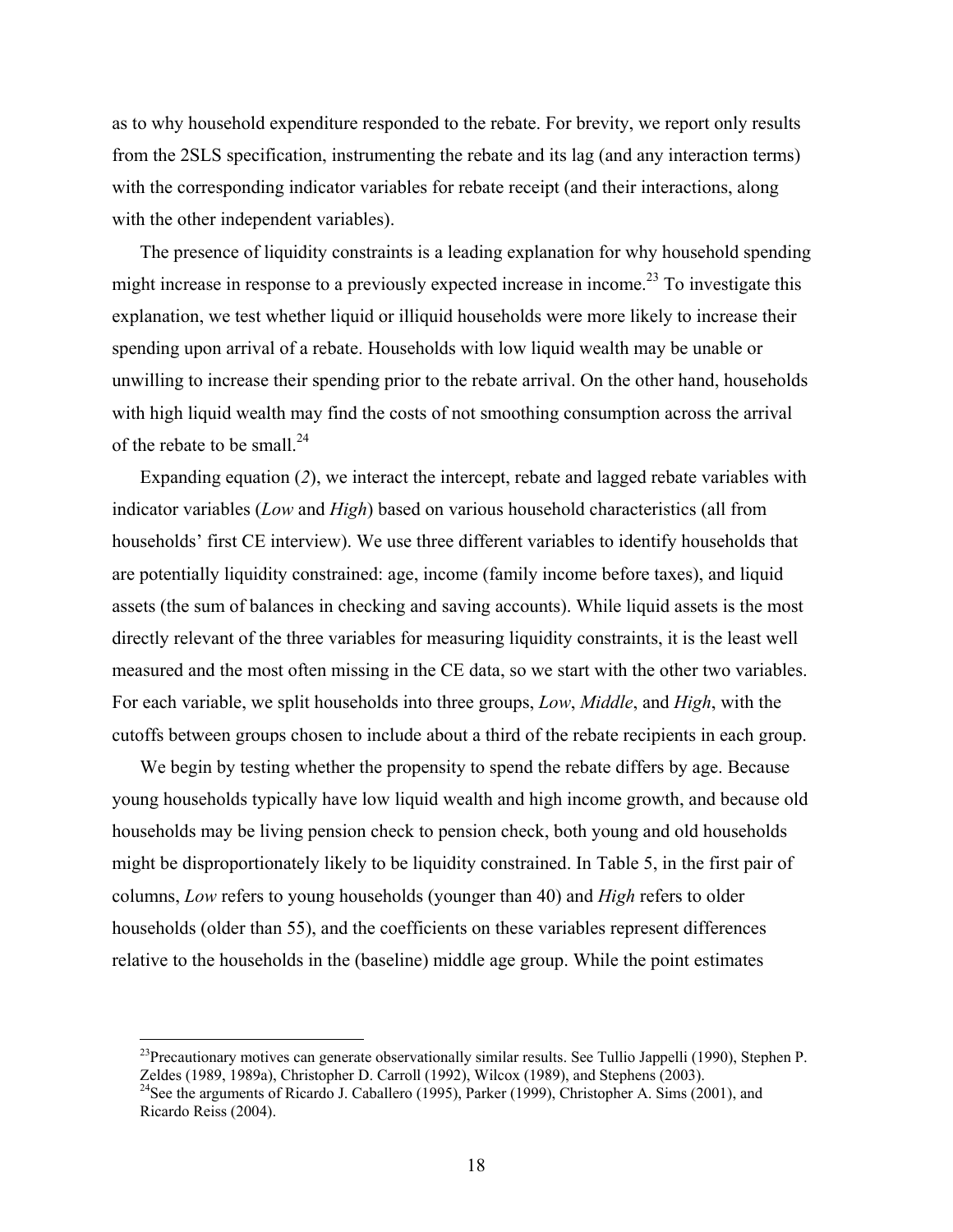suggest that both young and old households spent somewhat more of the rebate than the typical (middle-aged) household, most of these differences are not statistically significant.

The second pair of columns in Table 5 tests for differences in spending across income groups. Low income households spent a much larger fraction of their rebate during the threemonth period of receipt than the typical (middle-income) household. For nondurable goods, these differences are both statistically and economically significant. In the three months in which the rebate arrived, low income households spent about 62 percentage points more of their rebate on nondurable goods than typical, about 75 percent of their rebate in absolute terms. Further, based on the point estimates, high income households also seem to have spent a somewhat greater fraction of the rebate on receipt, although this difference is not statistically significant. For both high and low income households, the net lagged effects are not statistically significantly different than typical.

The last pair of columns tests for differences by liquid assets. The conclusions are the same as those for income, despite the smaller sample size due to missing asset values. In particular, households with few liquid assets spent a significantly greater share of their rebates than the typical household. Based on the point estimates high liquid wealth households also spent somewhat more than typical, but again this difference is not significant.

In sum, we find evidence that households with low income and low liquid wealth consumed more of their rebates than typical, which is consistent with the existence of liquidity constraints. These households are consuming most of their rebates soon after receipt, not saving much of them to smooth expenditure in future periods. This could be either because they expect to have higher income in the near future (e.g., due to an economic recovery) or because they have a high propensity to consume one-time or highly liquid funds $25, 26$ 

What did households buy with their rebates? Table 6 displays the results of estimating our main dynamic regression (including *Rebate* and one lag) with different dependent variables measuring expenditure across the different subcategories within nondurable goods.

<sup>&</sup>lt;sup>25</sup>Buffer stock models can generate large propensities to consume in response to transitory income gains. Adding hyperbolic discounting of the sort studied by David Laibson, George-Marios Angeletos, Andrea Repetto, Jeremy Tobacman, and Stephen Weinberg (2001) can generate even larger short-run responses. <sup>26</sup>In unreported analysis we also considered other demographic characteristics. For instance, we did not find statistically significant differences in the response across education groups or marital status.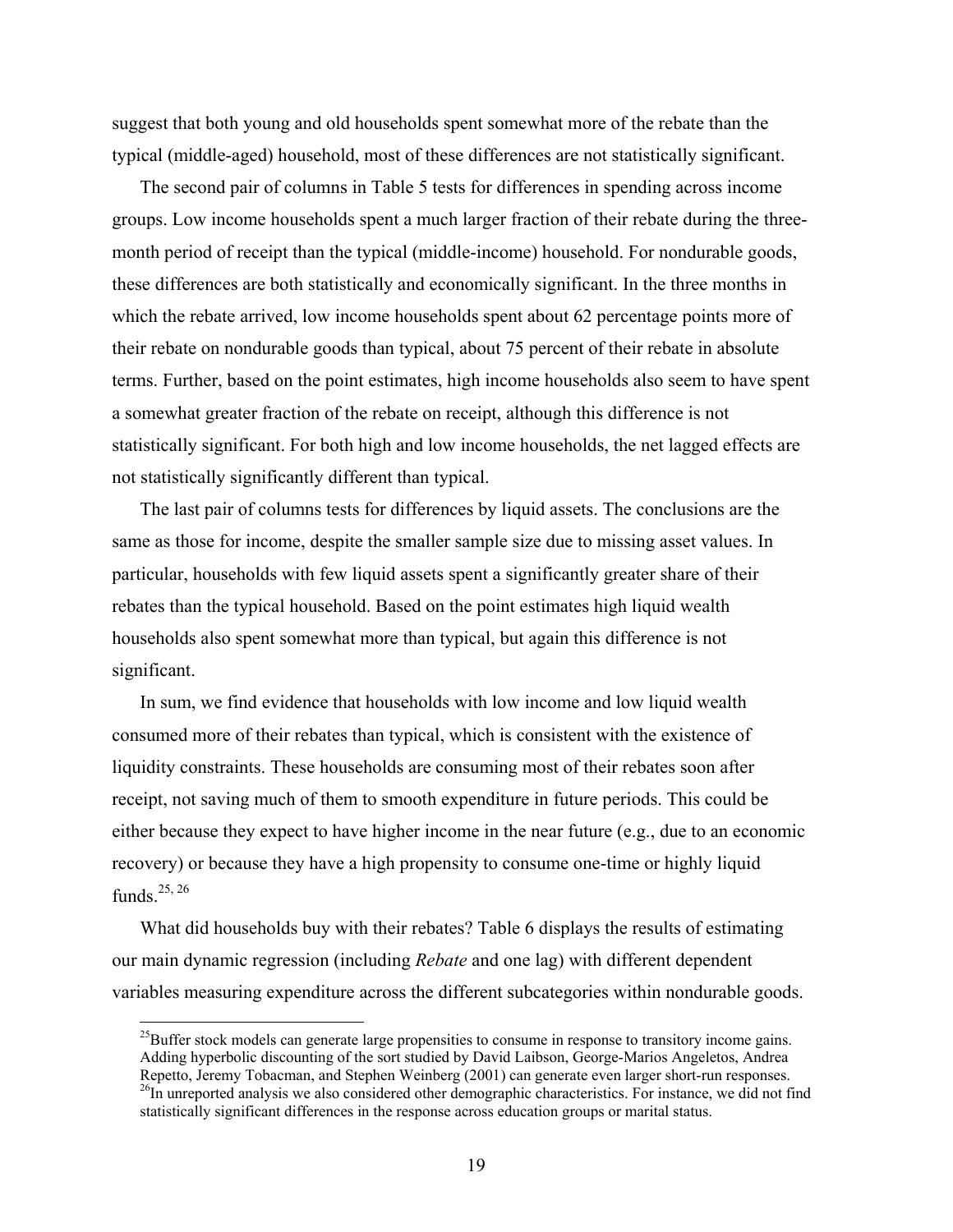Few of the resulting estimates are statistically significant. For these narrow subcategories of goods there is much more variability in the dependent variable that is unrelated to the rebate regressor. Our previous results, by summing the subcategories into broader categories of nondurable goods, averaged out much of this unrelated variability (such as for example whether a trip to the supermarket happened to fall just inside or outside the expenditure reference-period).

Based on the point estimates there is some (statistically insignificant) evidence that expenditures on food, both at home and away from home, respond to rebate receipt. Expenditures on food away from home initially rise by more than their share in nondurable expenditures and our previous estimates would suggest. Within the remainder of nondurable goods, the point estimates suggest larger responses (relative to their shares in nondurable expenditure) in personal care (and miscellaneous items), apparel (and apparel services), health expenditures, and reading materials, although again we note that the statistical significance of these results is low.

#### **IX. Conclusion**

This paper finds significant evidence that households spent much of their 2001 income tax rebates. Specifically, households spent about 20-40 percent of their rebates on nondurable consumption goods during the three-month period in which the rebates arrived, depending on the specification. We also find additional, smaller but still substantial, lagged effects on spending. Roughly two-thirds of the rebates were spent during the quarter of receipt and subsequent three-month period. The expenditure responses are largest for households with relatively low liquid wealth and low income, which is consistent with liquidity constraints.

What do these results imply in terms of the economic stimulus provided by the rebate checks? In aggregate, the rebates totaled 38 billion dollars, or about 2.2 percent of aggregate personal consumption expenditures (PCE), and 7.5 percent of nondurable PCE, in the third quarter of 2001. Applying our estimated propensities to spend from Table 4 (Panel A), this implies that the receipt of the tax rebates directly raised total PCE by about 0.8 percent in the third quarter of 2001 and 0.6 percent in the fourth quarter, and raised nondurable PCE by 2.9 percent and 2.0 percent in the third and fourth quarters. Since these calculations do not

20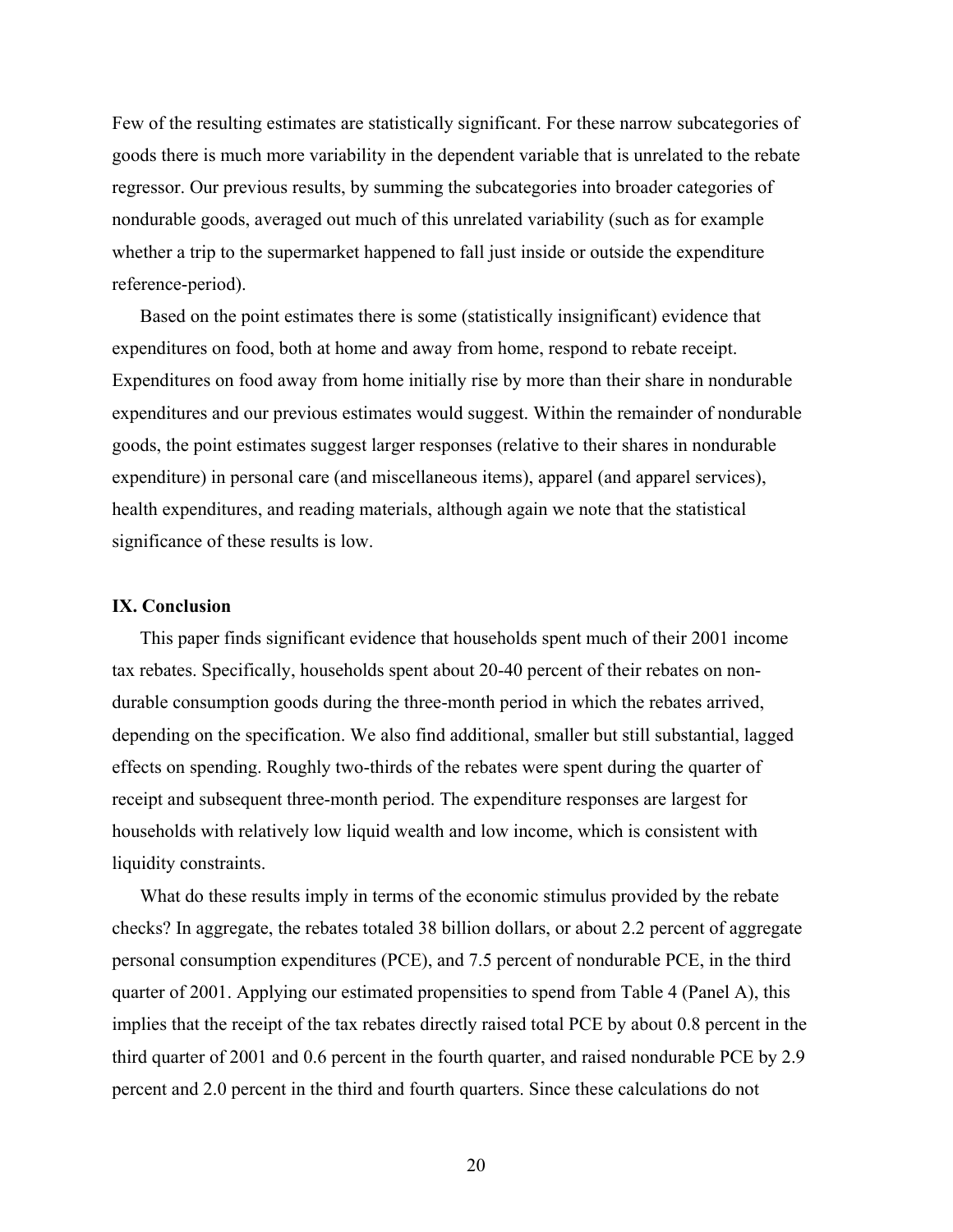include any potential effect on durable goods or any multiplier effects, the full impact of the rebates on the economy is possibly even larger. On the other hand, these calculations assume that the rebates did not increase prices, but only real consumption expenditure.

While we measure the causal impact of the rebates using cross-sectional variation, without using movements in aggregate consumption expenditures, the behavior of both aggregate consumption expenditure and aggregate saving data is broadly consistent with our findings. Figure 1 shows the growth rate of real total and nondurable PCE in the quarters surrounding the rebate disbursement. In the first half of 2001, the economy was in a recession, and both the latter half of 2000 and the first half of 2001 had low PCE growth. After the rebates were mailed out, PCE growth rose substantially and the recession ended in November of 2001. This is consistent with our results. Further, the aggregate data also suggest that the rebates were not all spent immediately. The personal saving rate rose from 1.9 percent and 1.2 percent in the first two quarters of 2001 to 3.4 percent in the third quarter when the rebates were mailed out, a pattern and magnitude consistent with households initially saving about two-thirds of the rebates (see Shapiro and Slemrod (2003; 2002, forthcoming)). The household saving rate then fell to 0.5 percent in the fourth quarter of 2001 and rose to 2.7 percent in the first two quarters of 2002. The behavior of the saving rate in the third and fourth quarters of 2001 is consistent with our finding of a substantial lagged effect of the rebate on spending.<sup>27</sup>

While we focused on consumers' response to the receipt of the rebates, we cannot directly estimate whether there was an earlier response in anticipation of the rebate. The passage of the Tax Act itself cannot be separated from aggregate effects captured by our time dummies, such as seasonality. Moreover, there is no single point in time at which a tax cut went from being entirely unexpected to being entirely expected; rather, expectations of some tax cut grew over a long period, starting at least as early as the 2000 election. Nonetheless, our results suggest that the anticipatory response is likely to be small, since we already find large responses at the time the rebate checks arrived.

<sup>&</sup>lt;sup>27</sup>Shapiro and Slemrod note that some of the decline in saving in 2001:Q4 is due to increased spending on durable goods, particularly cars. But since durable goods are a small share of total consumption expenditures, the rise in the saving rate was still caused mostly by changes in other, nondurable components of consumption expenditures.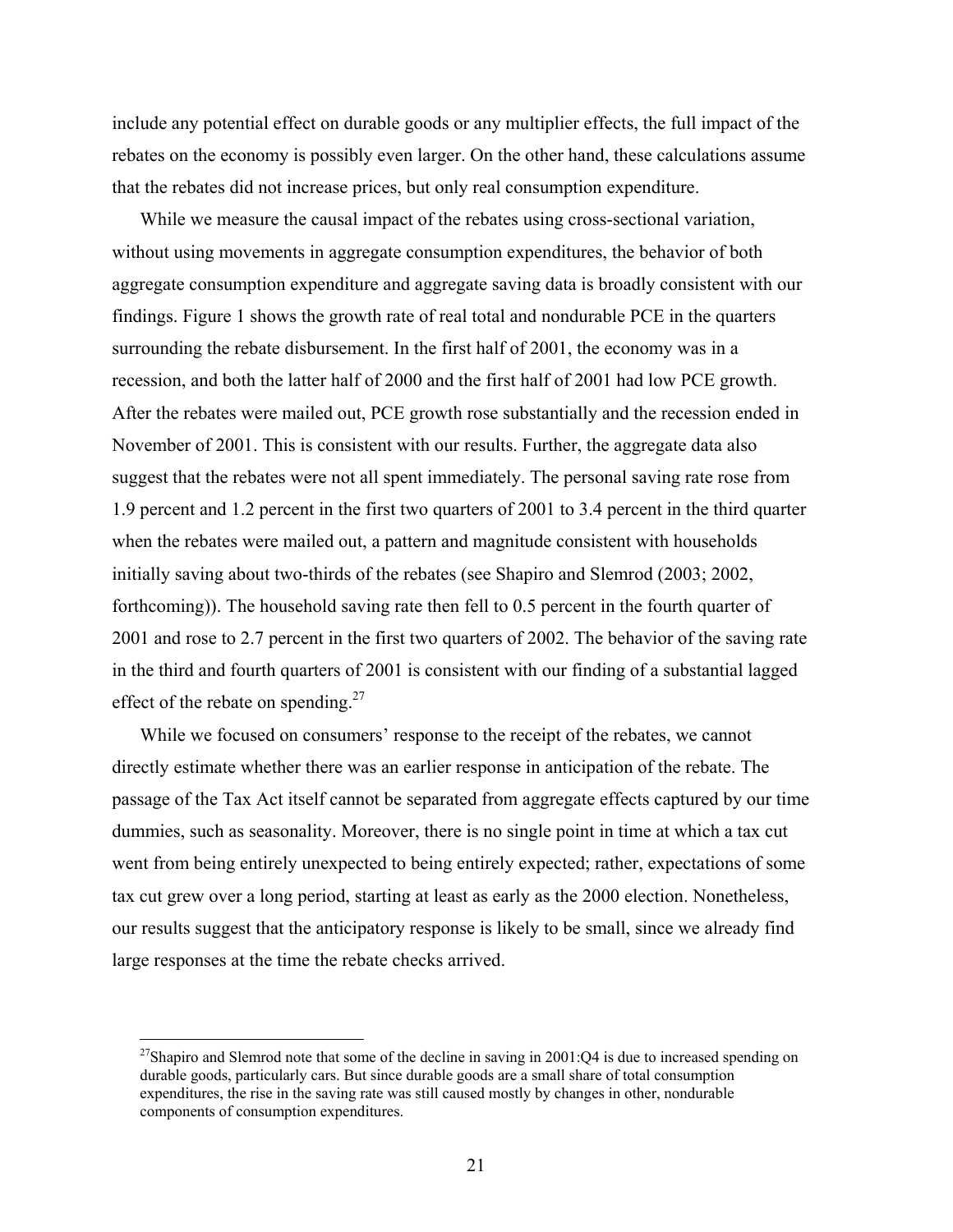We conclude with a caveat. While the 2001 tax rebates stimulated consumer spending, without knowing the full structural model underlying these results, we cannot conclude that future tax rebates will have quantitatively the same effect. In 2001 the rebates were part of countercyclical stabilization policy. The spending response to other tax rebates may differ across time and circumstances. For instance, the response might be smaller outside of a recession or given a different situation for household balance sheets and liquidity.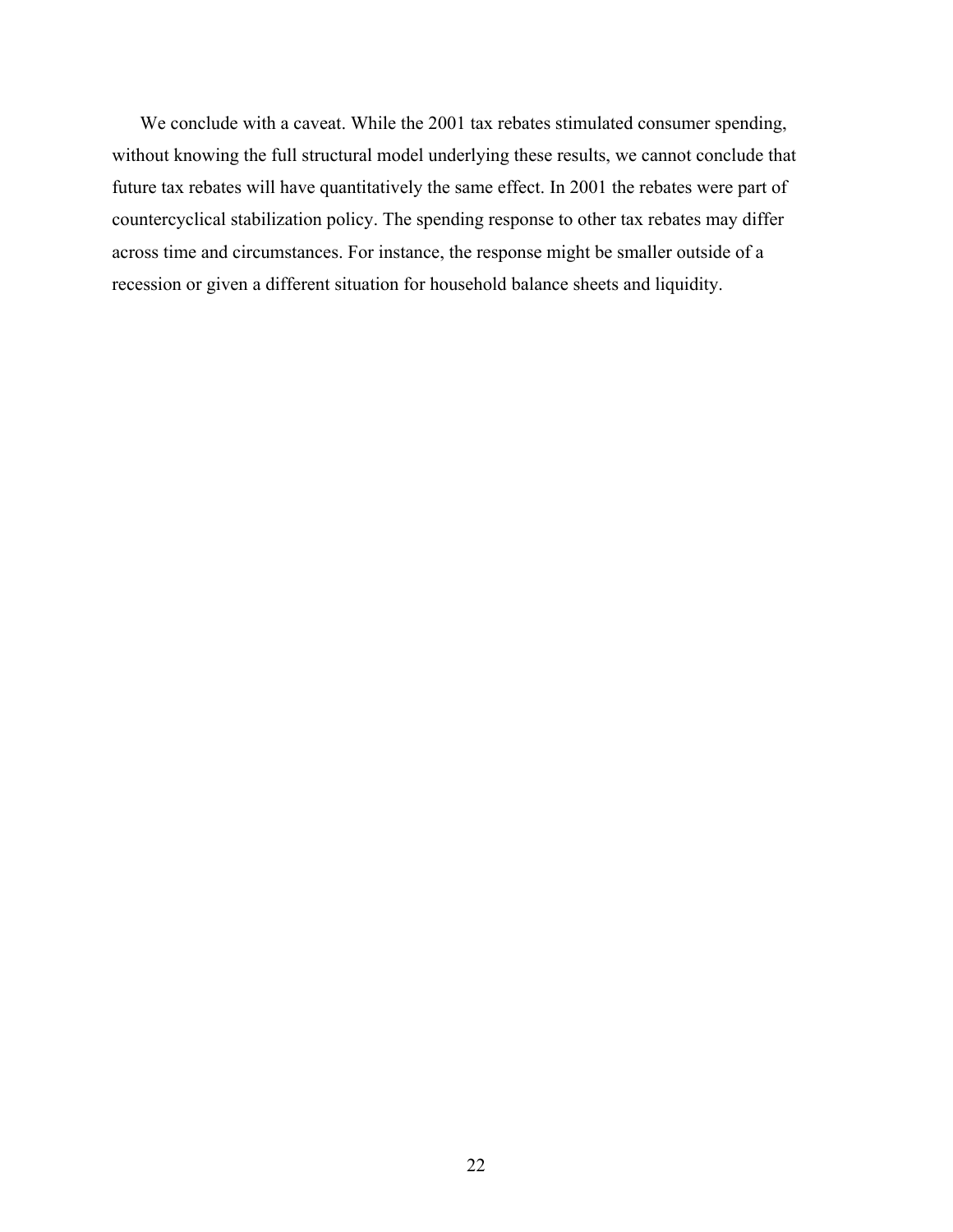#### **Appendix A: CE Tax Rebate Survey Instrument**

INTRO: Earlier this year a Federal law was passed cutting income tax rates and expanding certain credits and deductions. This year many households will receive a tax rebate check in the mail.

- 1. Since the  $1<sup>st</sup>$  of (month, 3 months ago) have you (or any members of your CU [consumer unit]) received a tax rebate? 1.YES—go to 2 2. NO—end of interview
- 2. For each check received:

|                                                 | check1 | check2 | check3 | check4 | check5 |
|-------------------------------------------------|--------|--------|--------|--------|--------|
| a. In what month did you receive the<br>rebate? |        |        |        |        |        |
| b. What was the amount of the<br>rebate?        |        |        |        |        |        |

3. For Interview number 2 and 5 and New Consumer Units: Did you already report the amount of this rebate in Section 22 , question 13, which asks about tax refunds?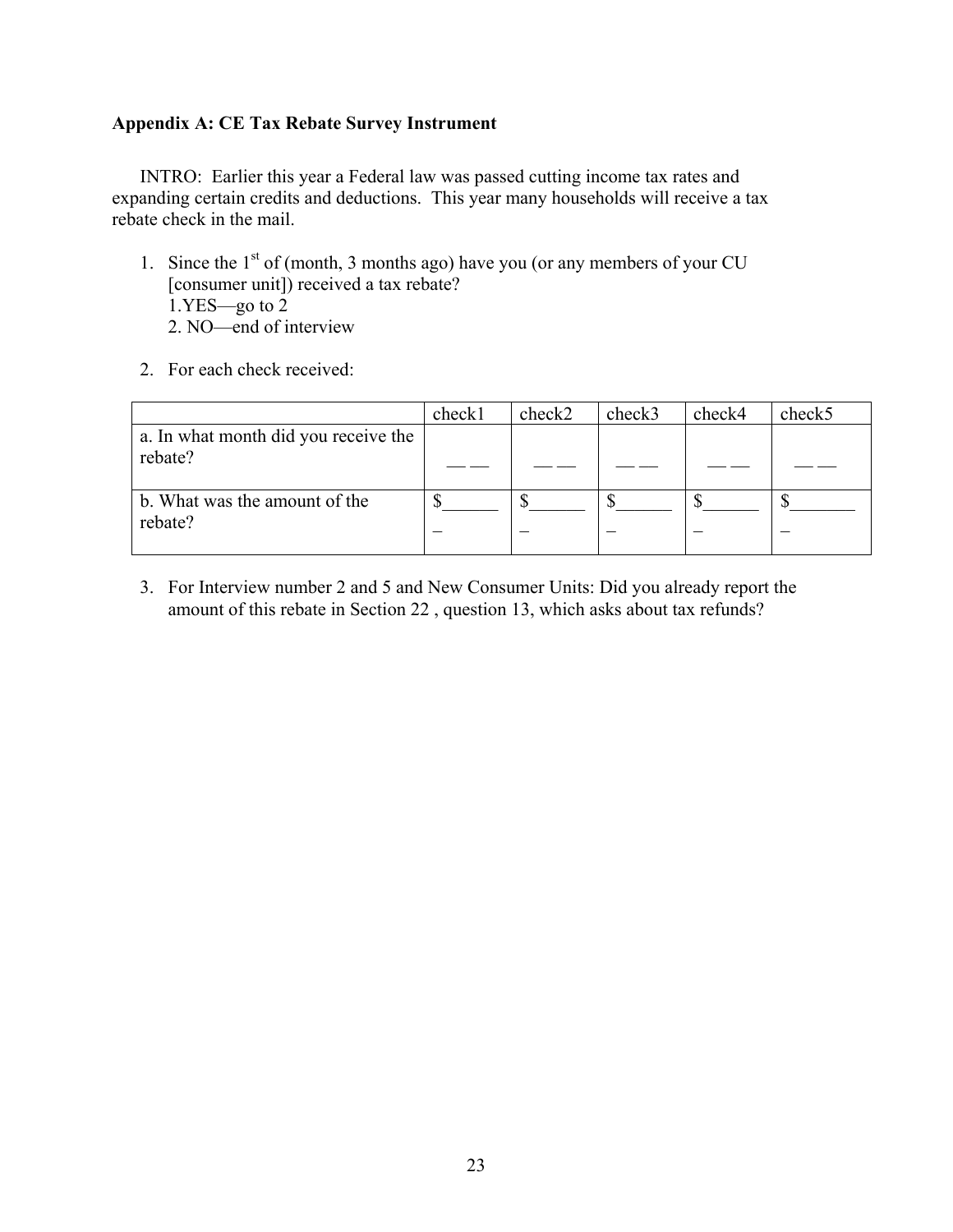#### **Appendix B: CE Sample and Construction of Rebate Variables**

We first construct a rebate variable from the raw data from question 2 of the CE tax rebate module (Appendix A). We then use the flags and other information to set the sample so that observations for which we are unsure about the validity of the rebate variable are not used. The variable *Rebate* is the sum of all rebates reported during the three-month expenditure reference period. If any of these magnitudes is missing, *Rebate* is set to missing.

Second, to maximize sample size, we use some rebate information from later interviews to fill in missing data in earlier interviews. Specifically, for interviews with no raw tax data, and for which the subsequent interview reports a rebate as having been received during the first interview's reference period, we treat the later interview's information as valid. (In particular, this completes the data for some of the households that were interviewed in early August before the tax rebate module was in the field.) Third, we use some rebate information from earlier interviews to create rebate measures for the reference period of the subsequent interview. For example, occasionally the first interview with tax data records a rebate received within the interview month itself (i.e., after the corresponding reference period), and the following interview reports no rebate for that same month. We treat this as a valid rebate response for the second reference period, since it is more likely to have been received then. Finally, the first interview sometimes reports no rebate, but the second interview records a rebate received during the first interview's reference quarter. In this case we assume that the household made a recall error in the second (more distant) interview and that the timing of the rebate reported in that interview is off. We therefore treat the rebate as if it occurred in the second interview reference-period if there is no other rebate already recorded for that period.

Rebate is set to zero for all observations covering reference periods ending June 2001 or earlier and starting October 2001 or later (unless a late rebate was reported) – periods during which the rebate questions were not on the CE survey.

We drop a rebate observation when: a) the lead-in question 1 states that a rebate was not received but there is a rebate reported in question 2; b) the lead-in question states that a rebate was received but there is no rebate reported for any month; c) there is a valid positive rebate amount but the associated month-of-receipt is either missing or flagged as invalid; d) a rebate is reported as received in a certain month but the rebate amount is missing, invalid or zero.

We use the following definitions of variables. Age is the average age of the head and spouse when the household is a married couple, otherwise it is just the age of the head. The number of children is calculated as the number of members of the household younger than 18.

Following Lusardi (1996), expenditures on nondurable goods strictly defined include expenditures on food (away from home, at home and alcoholic beverages), on utilities (fuels and public services) and household operations, on public transportation and gas and motor oil, on personal care, on tobacco, and on miscellaneous goods. Nondurable goods (broadly defined) adds expenditures on apparel goods and services, on health care expenditures (excluding payments by employers or insurers), and on reading materials.

Turning to the sample, we omit observations missing any of the key data that we use in our regressions. Our sample omits the bottom one percent of nondurable consumption expenditures in levels (after adjusting for family size and allowing for a time trend), since this data implies implausibly small consumption expenditures. Finally, we drop household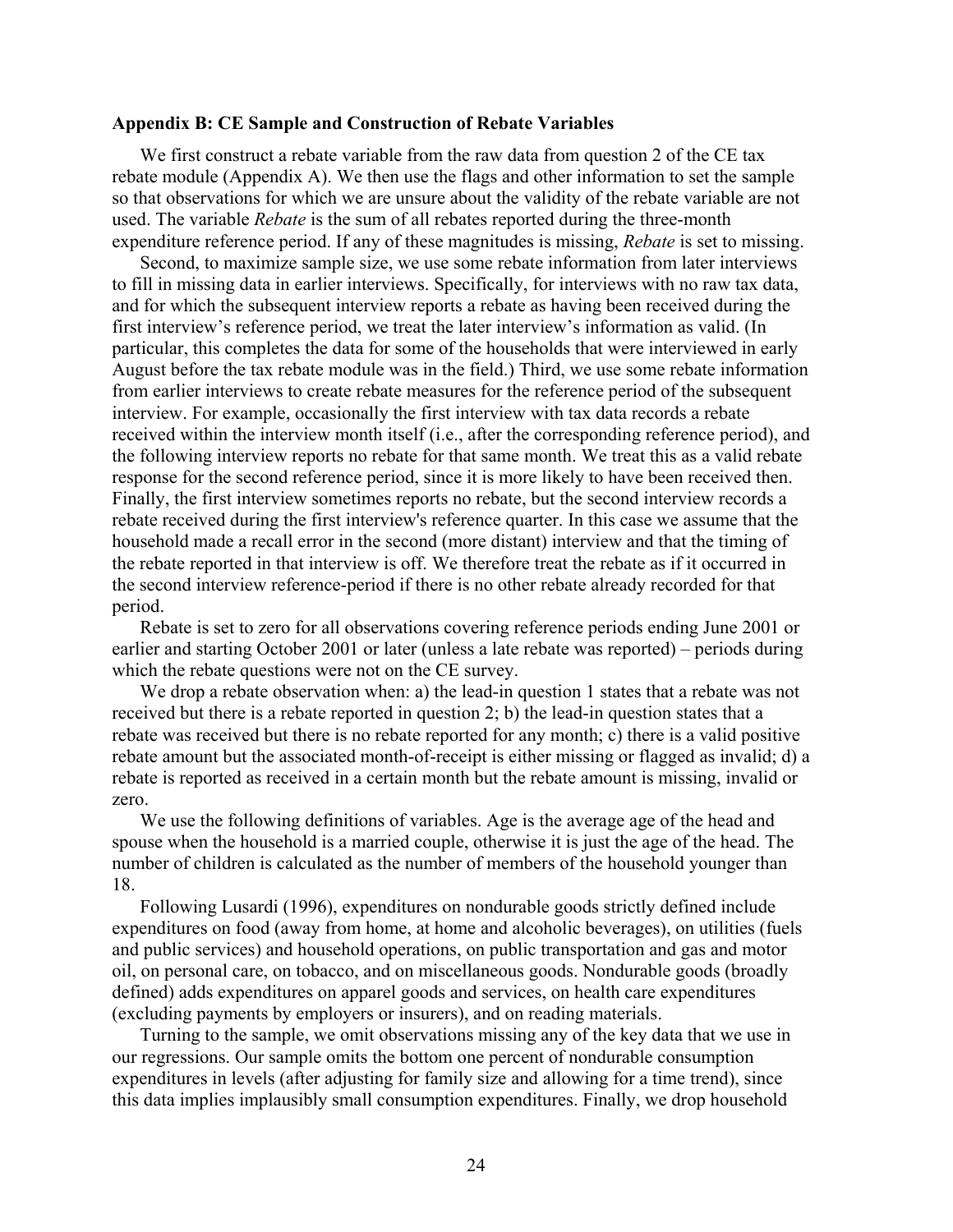observations that report living in student housing, that report age less than 21 or greater than 85, that report age changing by more than one or a negative amount between quarters, or that report changes in the number of children or adults greater than three in absolute magnitude. When we split the sample based on income, we drop households flagged as incompletely reporting income.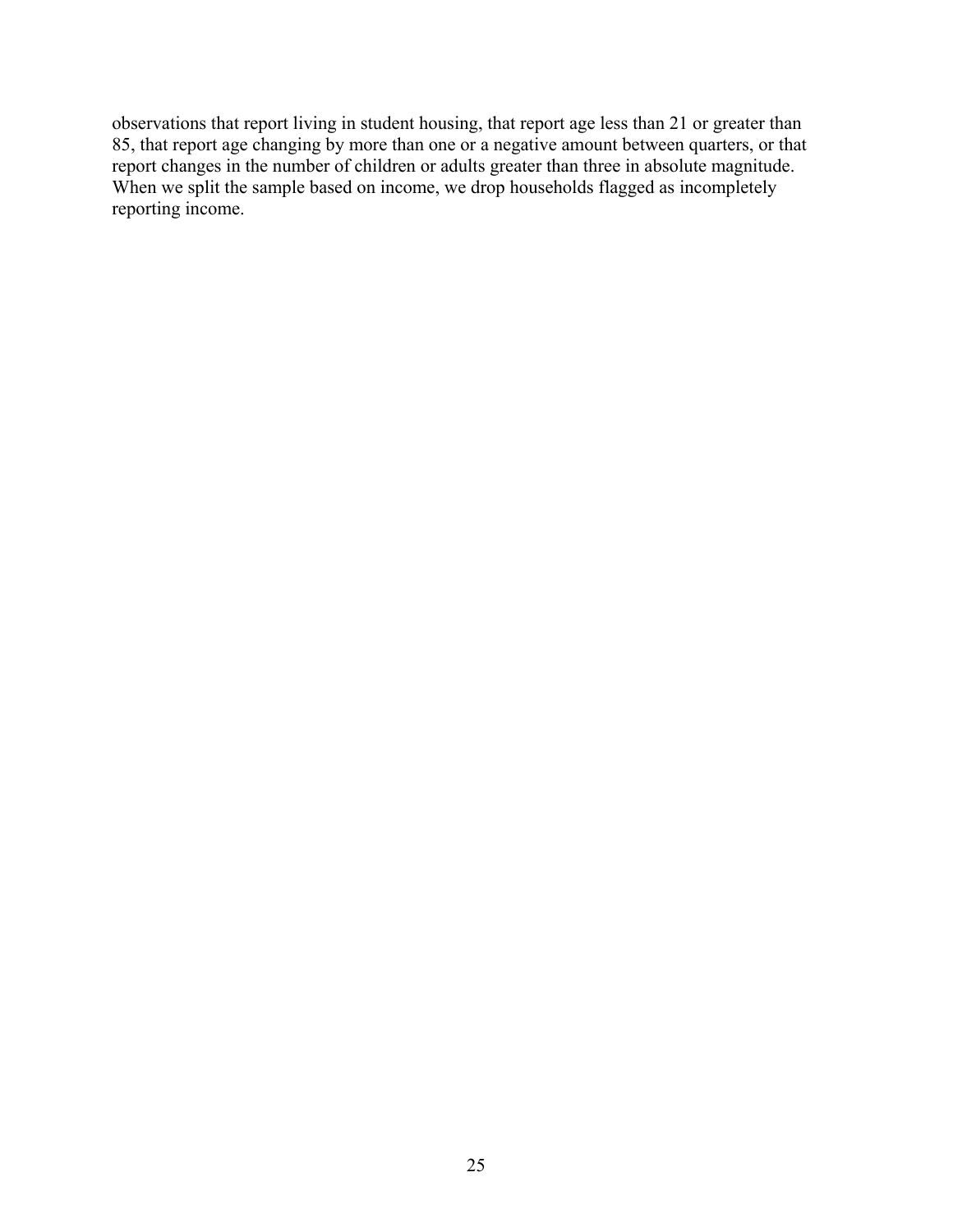#### **References**

- Agarwal, Sumit; Liu, Chunlin and Souleles, Nicholas S., 2004, "The Response of Consumer Spending and Debt to Tax Rebates – Evidence from Consumer Credit Data," working paper, University of Pennsylvania, May.
- Auerbach, Alan J., 2002, "The Bush Tax Cut and National Saving," National Tax Journal, LV, September, pp. 387-407.
- Bird, Roger C., and Bodkin, Ronald G., 1965, "The National Service Life-Insurance Dividend of 1950 and Consumption: A Further Test of the "Strict" Permanent-Income Hypothesis," Journal of Political Economy, 73, pp. 499-515.
- Blinder, Alan S., 1981, "Temporary Income Taxes and Consumer Spending," Journal of Political Economy, 89, pp. 26-53.
- Blinder, Alan S., and Deaton, Angus 1985, "The Time Series Consumption Function Revisited," Brookings Papers on Economic Activity, 2, pp. 465-511.
- Bodkin, Ronald G., 1959, "Windfall Income and Consumption," American Economic Review, September, 49(4), pp. 602-614.
- Browning, Martin, and Collado, M. Delores, 2003, "The Response of Expenditures to Anticipated Income Changes: Panel Data Estimates," American Economic Review, 91, pp. 681-92.
- Browning, Martin and Lusardi, Annamaria, 1996, "Household Saving: Micro Theories and Macro Facts," Journal of Economic Literature, 34(4), pp 1797-1855.
- Caballero, Ricardo J., 1995, "Near Rationality, Heterogeneity, and Aggregate Consumption," Journal of Money, Credit, and Banking, February, 27(1), pp. 29-48.
- Carroll, Christopher D., 1992, "The Buffer-Stock Theory of Saving: Some Macroeconomic Evidence," Brookings Papers on Economic Activity, 2, pp. 61-156.
- Chamberlain, Gary, 1984, "Panel Data," in Griliches, Z., and Intriligator, M., Handbook of Econometrics, Amsterdam: North-Holland.
- Deaton, Angus, 1992, Understanding Consumption, Oxford: Clarendon Press.
- Gross, David, and Souleles, Nicholas S., 2002, "Do Liquidity Constraints and Interest Rates Matter for Consumer Behavior? Evidence from Credit Card Data," Quarterly Journal of Economics, February, pp. 149-185.
- Hall, Robert E., 1978, "Stochastic Implications of the Life Cycle-Permanent Income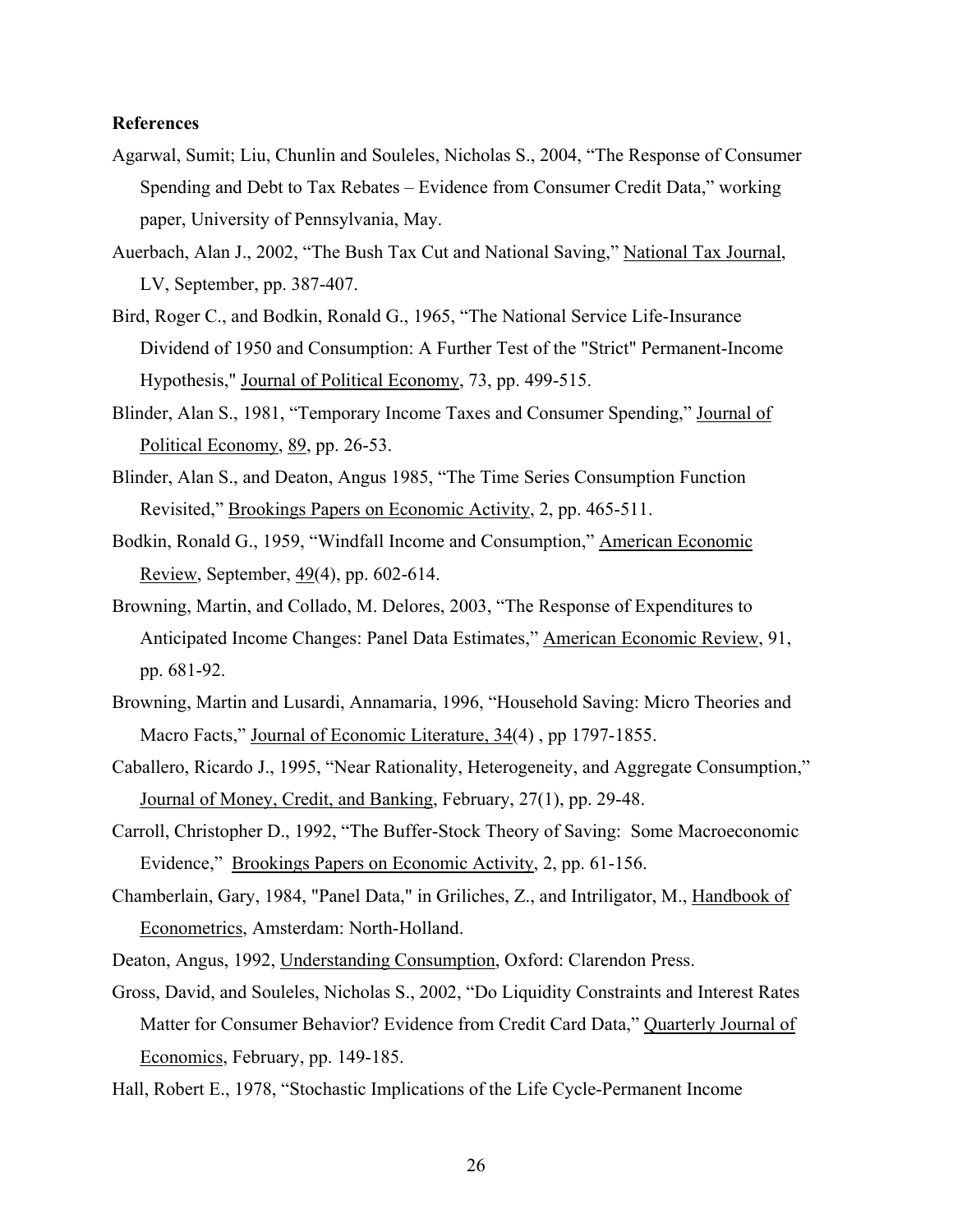Hypothesis: Theory and Evidence," Journal of Political Economy, 86(6), December, pp. 971-987.

- Hsieh, Chang-Tai, 2003, "Do Consumers React to Anticipated Income Changes? Evidence from the Alaska Permanent Fund," American Economic Review, 99, pp. 397-405.
- Jappelli, Tullio, 1990, "Who is Credit Constrained in the U.S. Economy?" Quarterly Journal of Economics, February, 105, pp. 219-234.
- Kiefer, Donald; Carroll, Robert; Holtzblatt, Janet; Lerman, Allen; McCubbin, Janet; Richardson, David and Tempalski, Jerry, 2002, "The Economic Growth and Tax Relief Reconciliation Act of 2001: Overview and Assessment of Effects on Taxpayers," National Tax Journal, LV, pp. 89-117.
- Kreinin, Mordechai E., 1961, "Windfall Income and Consumption: Additional Evidence," American Economic Review, June, 51(3), pp. 388-390.
- Laibson, David; Angeletos, George-Marios; Repetto, Andrea; Tobacman, Jeremy and Weinberg, Stephen, 2001, "The Hyperbolic Consumption Model: Calibration, Simulation, and Empirical Evaluation," Journal of Economic Perspectives, 2001, 15(3), pp. 47-68.
- Lusardi, Annamaria, 1996, "Permanent Income, Current Income, and Consumption: Evidence from Two Panel Data Sets," Journal of Business Economics and Statistics, January, 14(1), pp. 81-90.
- Modigliani, Franco and Steindel, Charles, 1997, "Is a Tax Rebate an Effective Tool for Stabilization Policy?" Brookings Papers on Economic Activity, 1, pp. 175-209.
- Parker, Jonathan A., 1999, "The Reaction of Household Consumption to Predictable Changes in Social Security Taxes," American Economic Review, September, 89(4), pp. 959-973.
- Poterba, James M., 1988, "Are Consumers Forward Looking? Evidence from Fiscal Experiments," American Economic Review (Papers and Proceedings), May, 78(2), pp. 413-418.
- Reiss, Ricardo, 2004, "Inattentive Consumers," working paper, Harvard University, February.
- Shea, John, 1995, "Union Contracts and the Life-Cycle/Permanent-Income Hypothesis," American Economic Review, 85, pp. 186-200.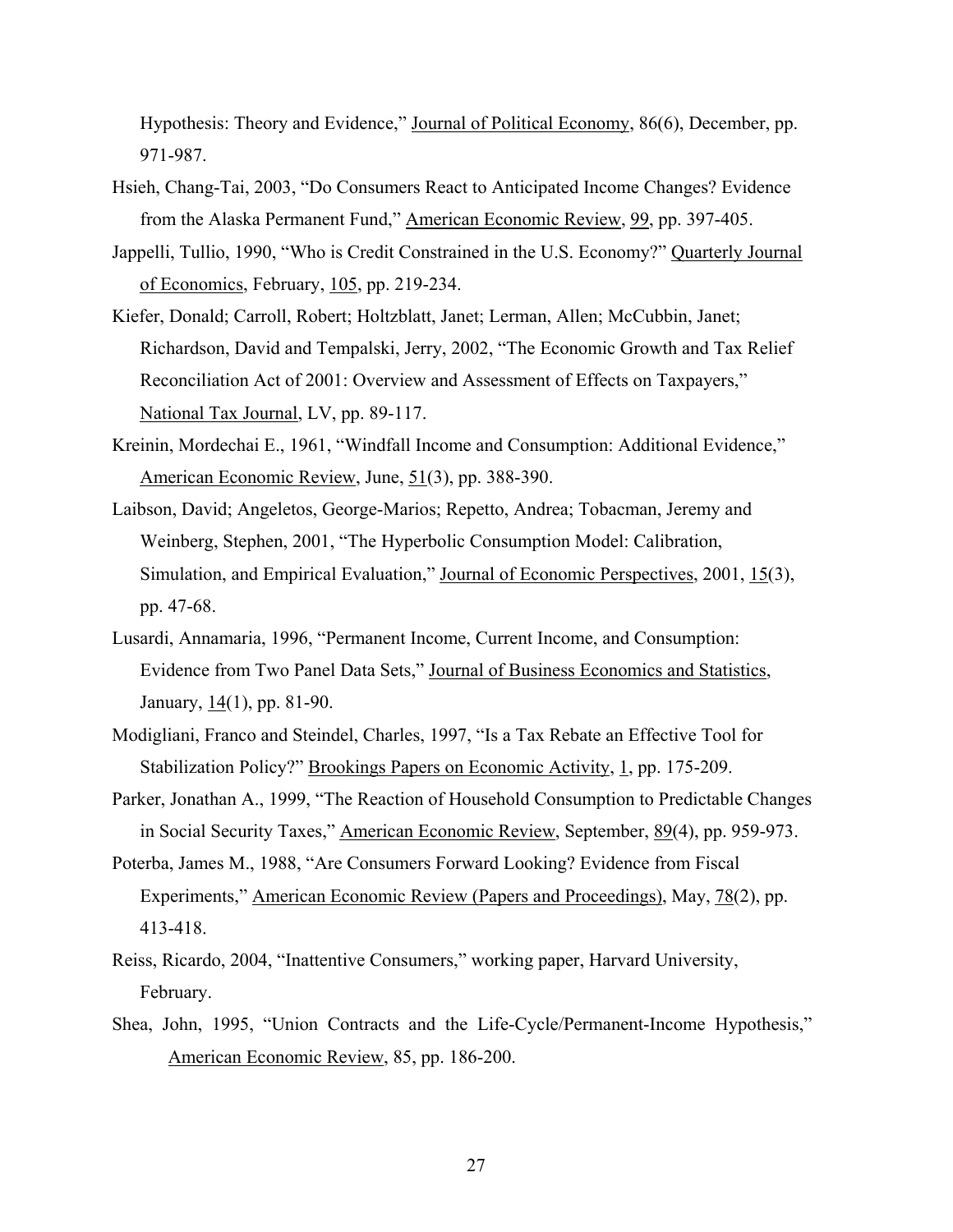- Shapiro, Matthew D., and Slemrod, Joel, 1995, "Consumer Response to the Timing of Income: Evidence from a Change in Tax Withholding," American Economic Review, March, 85, pp. 274-283.
- Shapiro, Matthew D., and Slemrod, Joel B., 2002 (forthcoming), "Did the 2001 Tax Rebate Stimulate Spending? Evidence from Taxpayer Surveys," Tax Policy and the Economy, ed James Poterba. Cambridge: MIT Press.
- Shapiro, Matthew D. and Slemrod, Joel B., 2003, "Consumer Response to Tax Rebates," American Economic Review, 85, pp. 274-283.
- Sims, Christopher A., 2001, "Implications of Rational Inattention," working paper, Princeton University, June.
- Slemrod, Joel B.; Christian, Charles; London, Rebecca and Parker, Jonathan A., 1997, "April 15 Syndrome," Economic Inquiry, October, 35(4), pp. 695-709.
- Souleles, Nicholas S., 1999, "The Response of Household Consumption to Income Tax Refunds," American Economic Review, September, 89(4), pp. 947-958.
- Souleles, Nicholas S., 2000, "College Tuition and Household Savings and Consumption," Journal of Public Economics, 77(2), pp. 185-207.
- Souleles, Nicholas S., 2002, "Consumer Response to the Reagan Tax Cuts," Journal of Public Economics, 85, pp. 99-120.
- Souleles, Nicholas S., 2004, "Expectations, Heterogeneous Forecast Errors, and Consumption: Micro Evidence from the Michigan Consumer Sentiment Surveys," Journal of Money, Credit, and Banking, 36(1), February, pp. 39-72.
- Stephens, Melvin, Jr., 2003, "3rd of tha Month: Do Social Security Recipients Smooth Consumption Between Checks?" American Economic Review, 93, pp. 406-422.
- Wilcox, David W., 1989, "Social Security Benefits, Consumption Expenditures, and the Life Cycle Hypothesis," Journal of Political Economy, 97, pp. 288-304.
- Wilcox, David W., 1990, "Income Tax Refunds and the Timing of Consumption Expenditure," working paper, Federal Reserve Board of Governors, April.
- Zeldes, Stephen P., 1989, "Consumption and Liquidity Constraints: An Empirical Investigation," Journal of Political Economy, 97, pp. 305-346.
- Zeldes, Stephen P., 1989a, "Optimal Consumption with Stochastic Income: Deviations from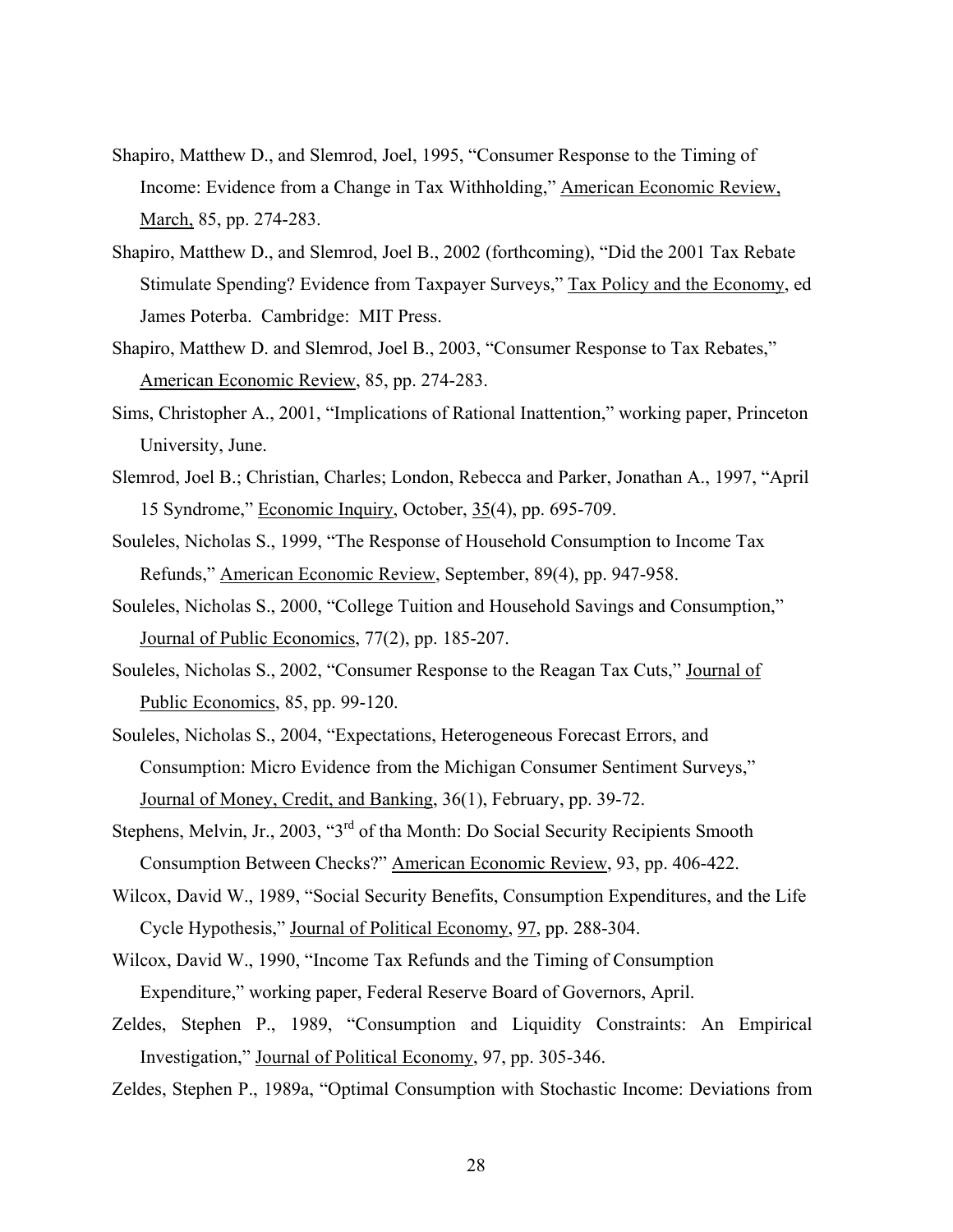Certainty Equivalence," Quarterly Journal of Economics, 104(2), pp. 275-298.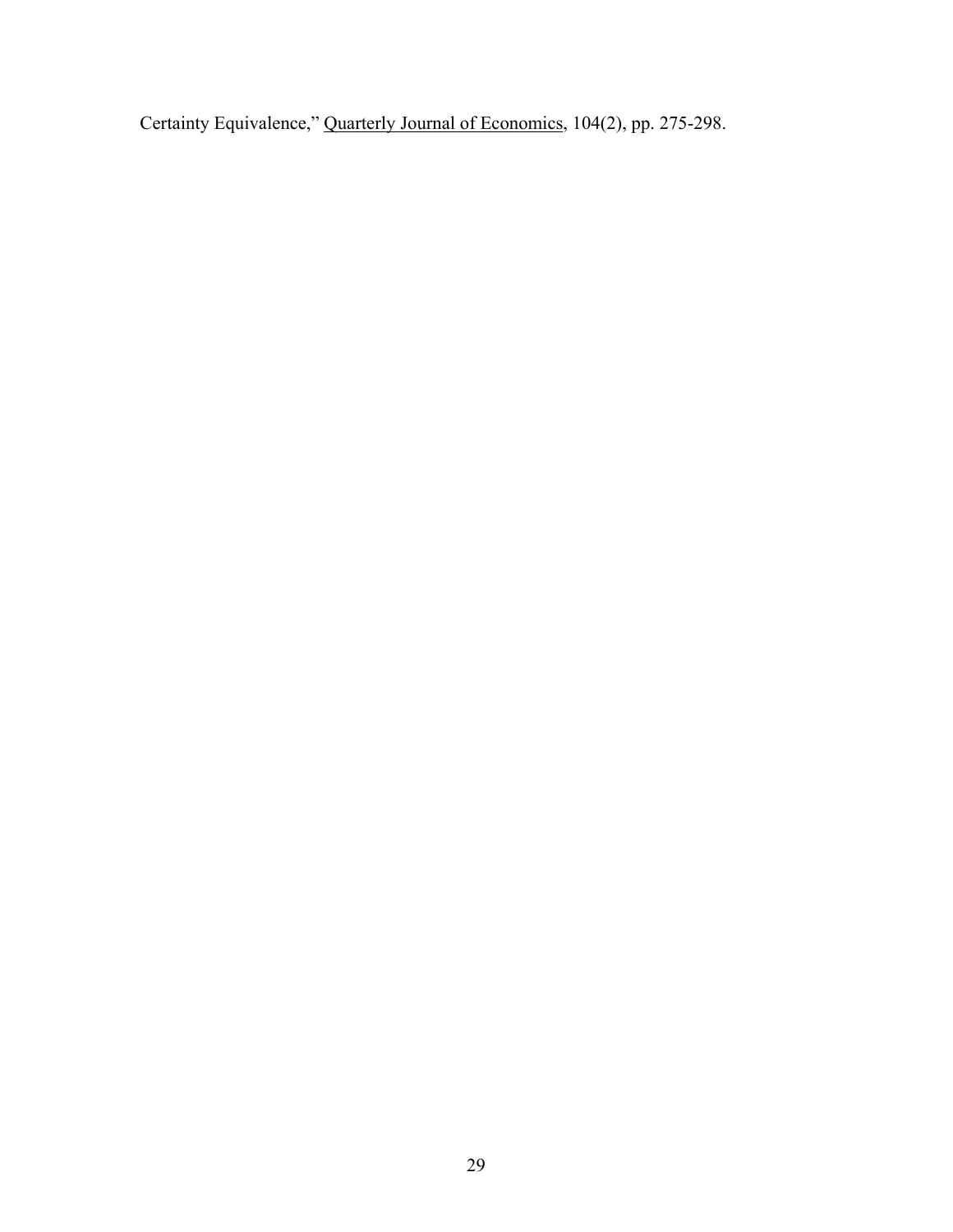|                            | Panel A: Sample statistics $(N=13,066$ observations) |           |                  |         |  |  |  |  |  |
|----------------------------|------------------------------------------------------|-----------|------------------|---------|--|--|--|--|--|
|                            |                                                      | Standard  |                  |         |  |  |  |  |  |
| Variable                   | Mean                                                 | Deviation | Minimum          | Maximum |  |  |  |  |  |
| Expenditures on:           |                                                      |           |                  |         |  |  |  |  |  |
| Food                       | 1,482                                                | 1,115     | $\boldsymbol{0}$ | 24,799  |  |  |  |  |  |
| Strictly nondurables       | 3,168                                                | 3,984     | 175              | 284,216 |  |  |  |  |  |
| Nondurables                | 4,149                                                | 4,481     | 385              | 300,155 |  |  |  |  |  |
| Change in Expenditures on: |                                                      |           |                  |         |  |  |  |  |  |
| Food                       | $\theta$                                             | 936       | $-16,392$        | 22,360  |  |  |  |  |  |
| Strictly nondurables       | 30                                                   | 1,684     | $-20,363$        | 49,860  |  |  |  |  |  |
| Nondurables                | 62                                                   | 2,052     | $-31,884$        | 52,978  |  |  |  |  |  |
| Change in:                 |                                                      |           |                  |         |  |  |  |  |  |
| Number of Adults           | 0.0                                                  | 0.3       | $-3.0$           | 3.0     |  |  |  |  |  |
| Number of Children         | 0.0                                                  | 0.2       | $-3.0$           | 3.0     |  |  |  |  |  |
| Age                        | 50.2                                                 | 16.6      | 21               | 85      |  |  |  |  |  |
| Rebate                     | 86.8                                                 | 199.0     | $\boldsymbol{0}$ | 1,500   |  |  |  |  |  |
| $Rebate \mid Rebate > 0$   | 480.0                                                | 173.8     | $\overline{2}$   | 1,500   |  |  |  |  |  |
| I(Rebate>0)                | 0.181                                                | 0.385     | $\theta$         | 1       |  |  |  |  |  |
| Income $(N=9,443)$         | 47,020                                               | 36,806    | $-500$           | 320,800 |  |  |  |  |  |
| Liquid Assets $(N=6,060)$  | 7,877                                                | 16,661    | $-17,000$        | 136,200 |  |  |  |  |  |

### Table 1: Summary statistics

# Panel B: Distribution of Positive Rebate Values Number of Percent of Rebate value **Observations** Postive Rebates 0  $\leq$ *Rebate*  $\leq$  300 171 7.2 *Rebate* =300 638 27.0 300 Rebate <600 233 9.9 *Rebate* = 600 1,275 53.9 *Rebate* >600 47 2.0

|                    | Panel C: Means of Rebate Variables by Interview Period |           |                     |  |  |  |  |  |  |
|--------------------|--------------------------------------------------------|-----------|---------------------|--|--|--|--|--|--|
| Three month period | Rebate                                                 | I(Rebate) | Rebate   Rebate > 0 |  |  |  |  |  |  |
| May - July, 2001   | 30.6                                                   | 0.07      | 444.7               |  |  |  |  |  |  |
| June - Aug, 2001   | 152.5                                                  | 0.33      | 467.7               |  |  |  |  |  |  |
| July - Sept, 2001  | 279.6                                                  | 0.57      | 489.5               |  |  |  |  |  |  |
| Aug - Oct, 2001    | 254.7                                                  | 0.52      | 487.8               |  |  |  |  |  |  |
| Sept - Nov, 2001   | 167.1                                                  | 0.36      | 470.3               |  |  |  |  |  |  |

Note: based on sample for baseline regression using nondurable goods (Table 2).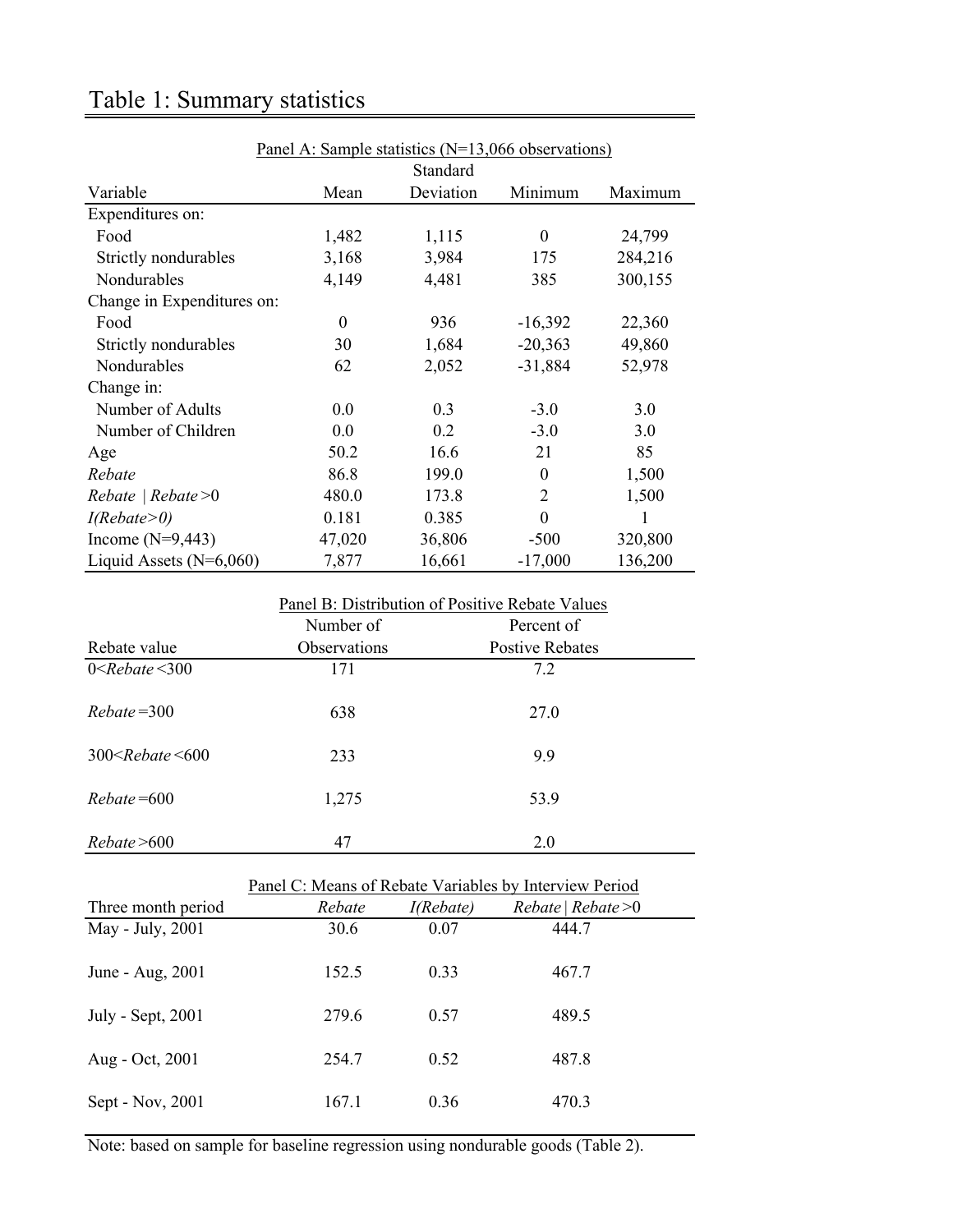| Dependent<br>Variable: | $\Delta C$<br>Dollar change in |                                      |                          | $\Delta C$<br>Dollar change in |                                      |                          |                  | $\Delta$ lnC<br>Percent change in    |                          | $\Delta C$<br>Dollar change in |                                      |                          |
|------------------------|--------------------------------|--------------------------------------|--------------------------|--------------------------------|--------------------------------------|--------------------------|------------------|--------------------------------------|--------------------------|--------------------------------|--------------------------------------|--------------------------|
|                        | Food                           | Non-<br>durable<br>goods<br>(strict) | Non-<br>durable<br>goods | Food                           | Non-<br>durable<br>goods<br>(strict) | Non-<br>durable<br>goods | Food             | Non-<br>durable<br>goods<br>(strict) | Non-<br>durable<br>goods | Food                           | Non-<br>durable<br>goods<br>(strict) | Non-<br>durable<br>goods |
| Estimation<br>method:  | <b>OLS</b>                     | <b>OLS</b>                           | <b>OLS</b>               | <b>OLS</b>                     | <b>OLS</b>                           | <b>OLS</b>               | <b>OLS</b>       | <b>OLS</b>                           | <b>OLS</b>               | 2SLS                           | 2SLS                                 | 2SLS                     |
| Rebate                 | 0.109<br>(0.056)               | 0.239<br>(0.115)                     | 0.373<br>(0.135)         |                                |                                      |                          |                  |                                      |                          | 0.108<br>(0.058)               | 0.202<br>(0.112)                     | 0.375<br>(0.136)         |
| I(Rebate>0)            |                                |                                      |                          | 51.5<br>(27.6)                 | 96.2<br>(53.6)                       | 178.8<br>(65.0)          | 2.72<br>(1.36)   | 1.76<br>(1.05)                       | 3.16<br>(1.02)           |                                |                                      |                          |
| Age                    | 0.570<br>(0.320)               | 0.449<br>(0.550)                     | 1.165<br>(0.673)         | 0.552<br>(0.318)               | 0.391<br>(0.548)                     | 1.106<br>(0.670)         | 0.035<br>(0.020) | 0.005<br>(0.016)                     | 0.023<br>(0.015)         | 0.569<br>(0.320)               | 0.424<br>(0.549)                     | 1.166<br>(0.671)         |
| Change in<br>adults    | 130.3<br>(57.8)                | 285.8<br>(90.0)                      | 415.8<br>(102.8)         | 131.1<br>(57.8)                | 287.7<br>(90.2)                      | 418.6<br>(102.9)         | 6.16<br>(2.08)   | 6.22<br>(1.58)                       | 7.55<br>(1.50)           | 130.3<br>(57.7)                | 286.2<br>(90.0)                      | 415.7<br>(102.7)         |
| Change in<br>children  | 73.7<br>(45.3)                 | 98.3<br>(82.4)                       | 178.4<br>(98.3)          | 74.0<br>(45.3)                 | 98.7<br>(82.5)                       | 179.2<br>(98.3)          | 3.99<br>(2.36)   | 3.73<br>(1.66)                       | 4.59<br>(1.66)           | 73.7<br>(45.3)                 | 98.3<br>(82.5)                       | 178.4<br>(98.3)          |
| $\boldsymbol{N}$       | 13,066                         | 13,066                               | 13,066                   | 13,066                         | 13,066                               | 13,066                   | 13,007           | 13,066                               | 13,066                   | 13,066                         | 13,066                               | 13,066                   |

Table 2: The contemporaneous response of expenditures to the tax rebate

Notes: All regressions include a full set of month dummies. Reported standard errors are adjusted for arbitrary within-household correlations and heteroskedasticity. The third triplet of three columns is multiplied by 100 so as to report a percent change. The last three columns report results from twostage least squares regressions where *I(Rebate>0)* with the other regressors are used as instruments for *Rebate.*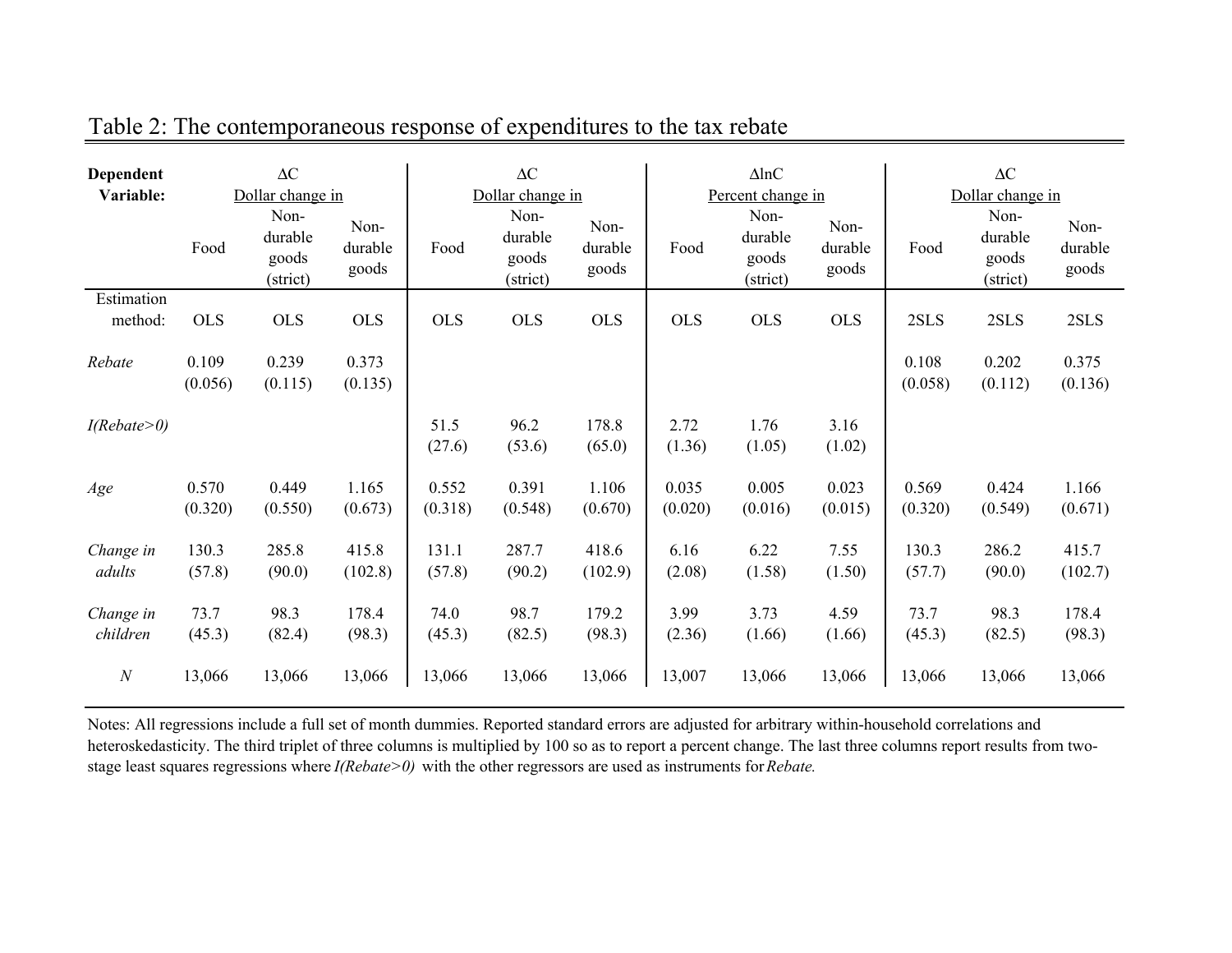| <b>Dependent Variable:</b> |                                                      | $\Delta C$<br>Dollar change in |                                  | $\Delta$ lnC<br>Percent change in                                  | $\Delta C$<br>Dollar change in   |                      |  |
|----------------------------|------------------------------------------------------|--------------------------------|----------------------------------|--------------------------------------------------------------------|----------------------------------|----------------------|--|
|                            | Non-durable<br>goods<br>(strict)                     | Non-durable<br>goods           | Non-durable<br>goods<br>(strict) | Non-durable<br>goods                                               | Non-durable<br>goods<br>(strict) | Non-durable<br>goods |  |
| Estimation                 |                                                      |                                |                                  | Panel A: All households (N=13,066), Controlling for Rebate Receipt |                                  |                      |  |
| method:                    | <b>OLS</b>                                           | <b>OLS</b>                     | <b>OLS</b>                       | <b>OLS</b>                                                         | 2SLS                             | 2SLS                 |  |
| Rebate                     | 0.281<br>(0.136)                                     | 0.425<br>(0.162)               |                                  |                                                                    | 0.244<br>(0.141)                 | 0.444<br>(0.173)     |  |
| I(Rebate>0)                |                                                      |                                | 1.99<br>(1.37)                   | 3.67<br>(1.33)                                                     |                                  |                      |  |
| $I(Total \, Rebates>0)$    | $-30.6$<br>(30.0)                                    | $-37.3$<br>(36.4)              | $-0.28$<br>(0.69)                | $-0.63$<br>(0.68)                                                  | $-24.8$<br>(31.8)                | $-40.4$<br>(38.7)    |  |
| Estimation                 | Panel B: Only households receiving rebates (N=4,662) |                                |                                  |                                                                    |                                  |                      |  |
| method:                    | <b>OLS</b>                                           | <b>OLS</b>                     | <b>OLS</b>                       | <b>OLS</b>                                                         | 2SLS                             | 2SLS                 |  |
| Rebate                     | 0.153<br>(0.183)                                     | 0.247<br>(0.214)               |                                  |                                                                    | 0.079<br>(0.225)                 | 0.189<br>(0.264)     |  |
| I(Rebate>0)                |                                                      |                                | 1.36<br>(2.18)                   | 1.94<br>(2.11)                                                     |                                  |                      |  |

### Table 3: The contemporaneous response of expenditures: extensions

Notes: All regressions also include the change in the number of adults, the change in the number of children, the age of the household, and a full set of month dummies. Reported standard errors are adjusted for arbitrary within-household correlations and heteroskedasticity. The final pair of columns report results from two-stage least squares regressions where *I(Rebate>0)* with the other regressors are used as instruments for *Rebate* . *I(Total Rebates>0)* is an indicator for households that received a rebate in some sample quarter, whereas *I(Rebate>0)* indicates receipt in the contemporaneous quarter (*t+1* ) in particular.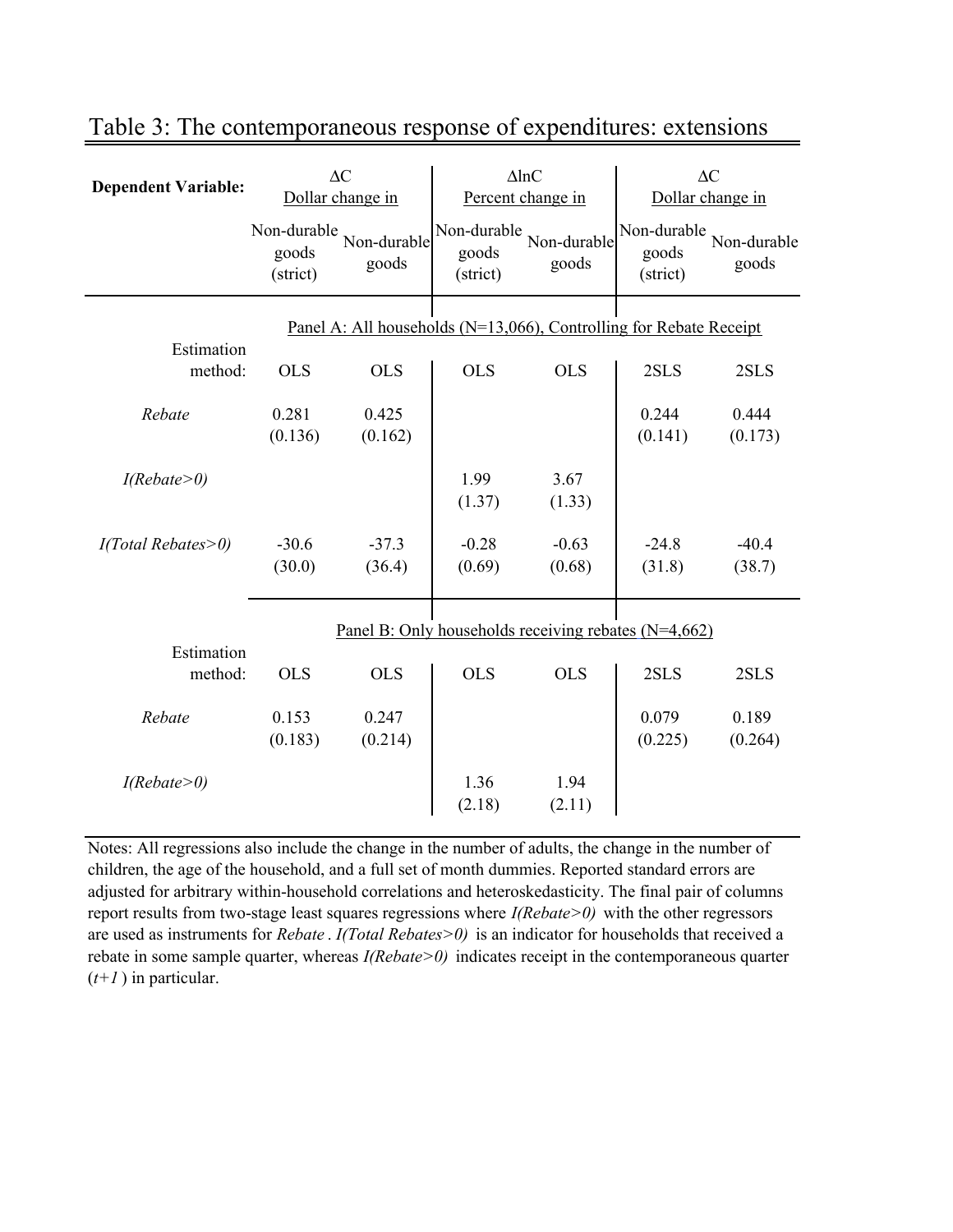| <b>Rebate Variable:</b>                                                              | Rebate                               |                          | I(Rebate)                            |                          | Rebate                                                       |                          |  |  |
|--------------------------------------------------------------------------------------|--------------------------------------|--------------------------|--------------------------------------|--------------------------|--------------------------------------------------------------|--------------------------|--|--|
| <b>Dependent Variable:</b>                                                           | $\Delta C_{t+1}$                     |                          | $\Delta$ lnC <sub>t+1</sub>          |                          | $\Delta C_{t+1}$                                             |                          |  |  |
|                                                                                      | Dollar change in                     |                          | Percent change in                    |                          | Dollar change in                                             |                          |  |  |
|                                                                                      | Non-<br>durable<br>goods<br>(strict) | Non-<br>durable<br>goods | Non-<br>durable<br>goods<br>(strict) | Non-<br>durable<br>goods | Non-<br>durable<br>goods<br>(strict)                         | Non-<br>durable<br>goods |  |  |
|                                                                                      |                                      |                          |                                      |                          | Panel A: lagged rebate and baseline sample $(N=12,730)$      |                          |  |  |
| Estimation                                                                           |                                      |                          |                                      |                          |                                                              |                          |  |  |
| method:                                                                              | <b>OLS</b>                           | <b>OLS</b>               | <b>OLS</b>                           | <b>OLS</b>               | 2SLS                                                         | 2SLS                     |  |  |
| Rebate $_{t+1}$ or I(Rebate $_{t+1}$ >0)                                             | 0.248                                | 0.386                    | 1.86                                 | 3.29                     | 0.208                                                        | 0.386                    |  |  |
|                                                                                      | (0.114)                              | (0.135)                  | (1.05)                               | (1.01)                   | (0.111)                                                      | (0.135)                  |  |  |
| Rebate, or I(Rebate, $>0$ )                                                          | $-0.156$                             | $-0.082$                 | $-1.89$                              | $-1.44$                  | $-0.190$                                                     | $-0.113$                 |  |  |
| (first lag)                                                                          | (0.099)                              | (0.115)                  | (1.06)                               | (1.02)                   | (0.101)                                                      | (0.118)                  |  |  |
| Implied cumulative fraction<br>of rebate spent over both<br>three-month periods      | 0.340<br>(0.219)                     | 0.691<br>(0.260)         | NA                                   | NA                       | 0.226<br>(0.212)                                             | 0.659<br>(0.262)         |  |  |
|                                                                                      |                                      |                          |                                      |                          | Panel B: two lags of rebate and extended sample $(N=15,022)$ |                          |  |  |
| Estimation<br>method:                                                                | <b>OLS</b>                           | <b>OLS</b>               | <b>OLS</b>                           | <b>OLS</b>               | 2SLS                                                         | 2SLS                     |  |  |
| Rebate $_{t+1}$ or I(Rebate $_{t+1}$ >0)                                             | 0.247                                | 0.386                    | 1.85                                 | 3.29                     | 0.208                                                        | 0.386                    |  |  |
|                                                                                      | (0.114)                              | (0.135)                  | (1.04)                               | (1.01)                   | (0.111)                                                      | (0.135)                  |  |  |
| Rebate t or I(Rebate $t > 0$ )                                                       | $-0.172$                             | $-0.099$                 | -2 17                                | $-1.72$                  | $-0.212$                                                     | $-0.139$                 |  |  |
| (first lag)                                                                          | (0.097)                              | (0.113)                  | (1.05)                               | (1.01)                   | (0.099)                                                      | (0.115)                  |  |  |
| Rebate $_{t-1}$ or I(Rebate $_{t-1}$ >0)                                             | $-0.034$                             | $-0.123$                 | $-0.32$                              | $-1.67$                  | $-0.055$                                                     | $-0.191$                 |  |  |
| (second lag)                                                                         | (0.121)                              | (0.141)                  | (1.23)                               | (1.21)                   | (0.122)                                                      | (0.142)                  |  |  |
| Implied cumulative fraction<br>of rebate spent over all<br>three three-month periods | 0.363<br>(0.323)                     | 0.837<br>(0.391)         | <b>NA</b>                            | NA                       | 0.145<br>(0.316)                                             | 0.690<br>(0.397)         |  |  |
|                                                                                      |                                      |                          |                                      |                          |                                                              |                          |  |  |

## Table 4: The dynamic response of expenditures to the tax rebate

Notes: All regressions also include the change in the number of adults, the change in the number of children, age of the household, and a full set of month dummies. Standard errors are adjusted for arbitrary within-household correlations and heteroskedasticity. The final pair of columns report results from two-stage least squares regressions where *I(Rebate>0)* and its lags, along with the other regressors, are used as instruments for *Rebate* and its lags.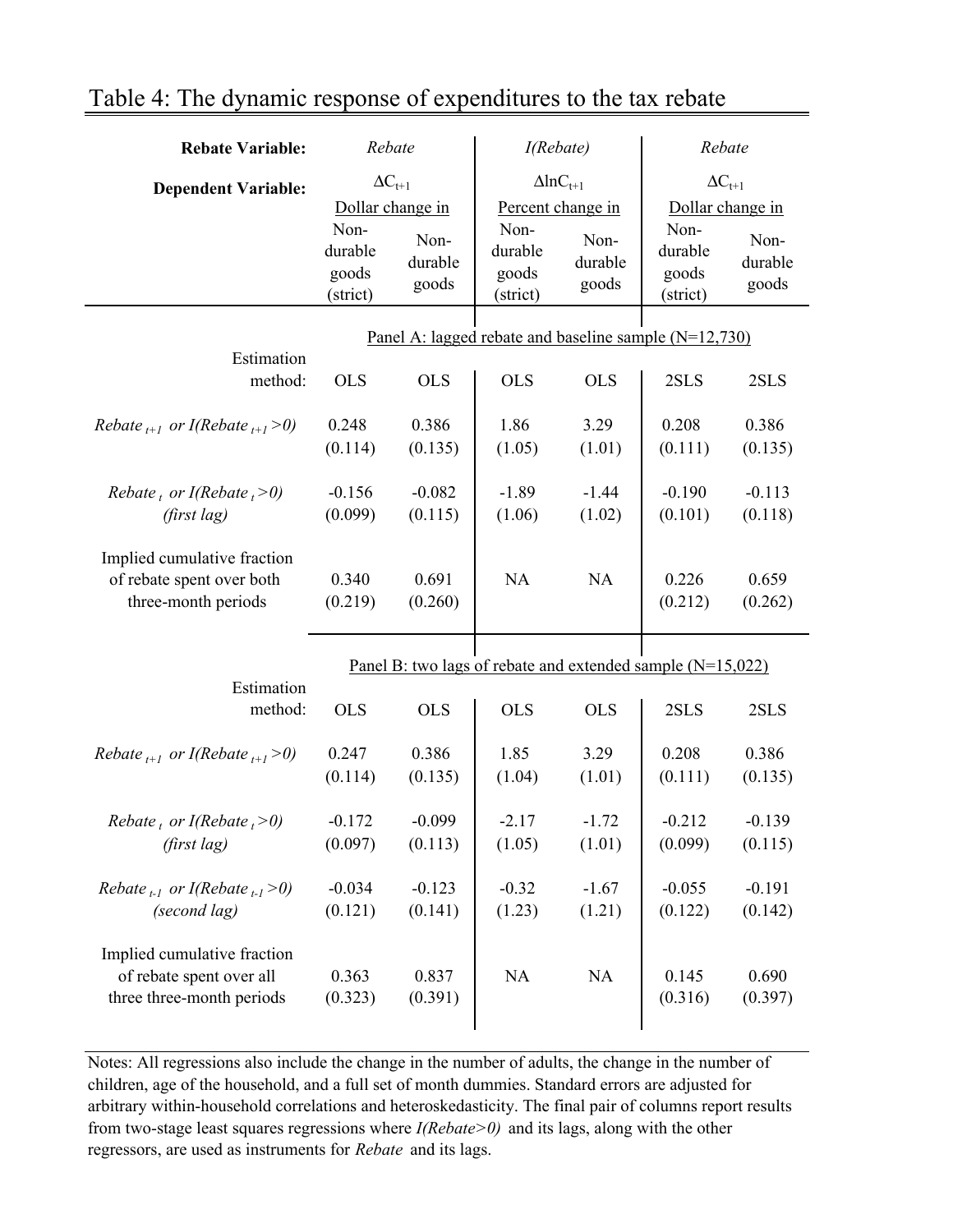| Dollar change in: Non-durable Non-durable |                    |           | Non-durable Non-durable |          | Non-durable Non-durable           |          |  |
|-------------------------------------------|--------------------|-----------|-------------------------|----------|-----------------------------------|----------|--|
|                                           | goods (strict)     | goods     | goods (strict)          | goods    | goods (strict)                    | goods    |  |
|                                           |                    |           |                         |          |                                   |          |  |
|                                           | Interaction: Age   |           | Interaction: Income     |          | <b>Interaction: Liquid Assets</b> |          |  |
|                                           | Low: age $\leq$ 39 |           | Low: ≤ 34,300           |          | Low: $\leq 1,000$                 |          |  |
|                                           | High: $age > 55$   |           | High: $> 69,000$        |          | High: $> 8,000$                   |          |  |
| Fraction of rebate spent                  |                    |           |                         |          |                                   |          |  |
| in first three-month period               |                    |           |                         |          |                                   |          |  |
| $Rebate_{t+1}$                            | 0.222              | 0.326     | 0.050                   | 0.130    | $-0.284$                          | $-0.243$ |  |
| (Middle group)                            | (0.177)            | (0.211)   | (0.163)                 | (0.185)  | (0.177)                           | (0.217)  |  |
|                                           |                    |           |                         |          |                                   |          |  |
| Rebate $_{t+1}$ *Low                      | $-0.035$           | 0.071     | 0.317                   | 0.624    | 0.569                             | 0.876    |  |
| (Low group difference)                    | (0.211)            | (0.239)   | (0.224)                 | (0.266)  | (0.239)                           | (0.284)  |  |
|                                           |                    |           |                         |          |                                   |          |  |
| Rebate $_{t+1}$ *High                     | $-0.038$           | 0.109     | 0.274                   | 0.255    | 0.312                             | 0.404    |  |
| (High group difference)                   | (0.263)            | (0.302)   | (0.251)                 | (0.291)  | (0.299)                           | (0.364)  |  |
|                                           |                    |           |                         |          |                                   |          |  |
| Change in fraction spent                  |                    |           |                         |          |                                   |          |  |
| in second three-month period              |                    |           |                         |          |                                   |          |  |
| $Rebate_t$                                | $-0.296$           | $-0.291$  | $-0.080$                | $-0.067$ | 0.201                             | 0.283    |  |
| (Middle group)                            | (0.132)            | (0.159)   | (0.148)                 | (0.172)  | (0.226)                           | (0.261)  |  |
|                                           |                    |           |                         |          |                                   |          |  |
| $Rebate_t$ <sup>*</sup> Low               | 0.301              | 0.465     | $-0.052$                | $-0.059$ | $-0.290$                          | $-0.292$ |  |
| (Low group difference)                    | (0.183)            | (0.218)   | (0.198)                 | (0.248)  | (0.253)                           | (0.302)  |  |
|                                           |                    |           |                         |          |                                   |          |  |
| $Rebate_{t}$ *High                        | 0.018              | 0.092     | $-0.309$                | $-0.243$ | $-0.659$                          | $-0.670$ |  |
| (High group difference)                   | (0.231)            | (0.273)   | (0.235)                 | (0.275)  | (0.298)                           | (0.358)  |  |
|                                           |                    |           |                         |          |                                   |          |  |
|                                           |                    |           |                         |          |                                   |          |  |
| Low intercept                             | $-110.6$           | $-113.93$ | $-20.8$                 | $-26.92$ | $-56.3$                           | $-80.5$  |  |
|                                           | (50.5)             | (59.60)   | (35.2)                  | (41.62)  | (37.5)                            | (47.0)   |  |
| High intercept                            | 131.7              | 151.28    | $-45.3$                 | $-31.51$ | 15.3                              | $-8.5$   |  |
|                                           | (79.4)             | (93.60)   | (52.3)                  | (65.22)  | (56.3)                            | (73.8)   |  |
|                                           |                    |           |                         |          |                                   |          |  |
| $\cal N$                                  | 12,730             | 12,730    | 9,233                   | 9,233    | 5,951                             | 5,951    |  |

### Table 5: The propensity to spend across different households

Dependent variable:  $\Delta C_{t+1}$ 

Notes: All regressions also include the change in the number of adults, the change in the number of children, the age of the household, and a full set of month dummies. All results are from two-stage least squares regressions where *I(Rebate>0)* and its lag and interactions, along with the other regressors, are used as instruments for *Rebate* and its lag and interactions. Reported standard errors are adjusted for arbitrary within-household correlations and heteroskedasticity. All sample splits are chosen to include about 1/3 of rebate recipients in each grouping.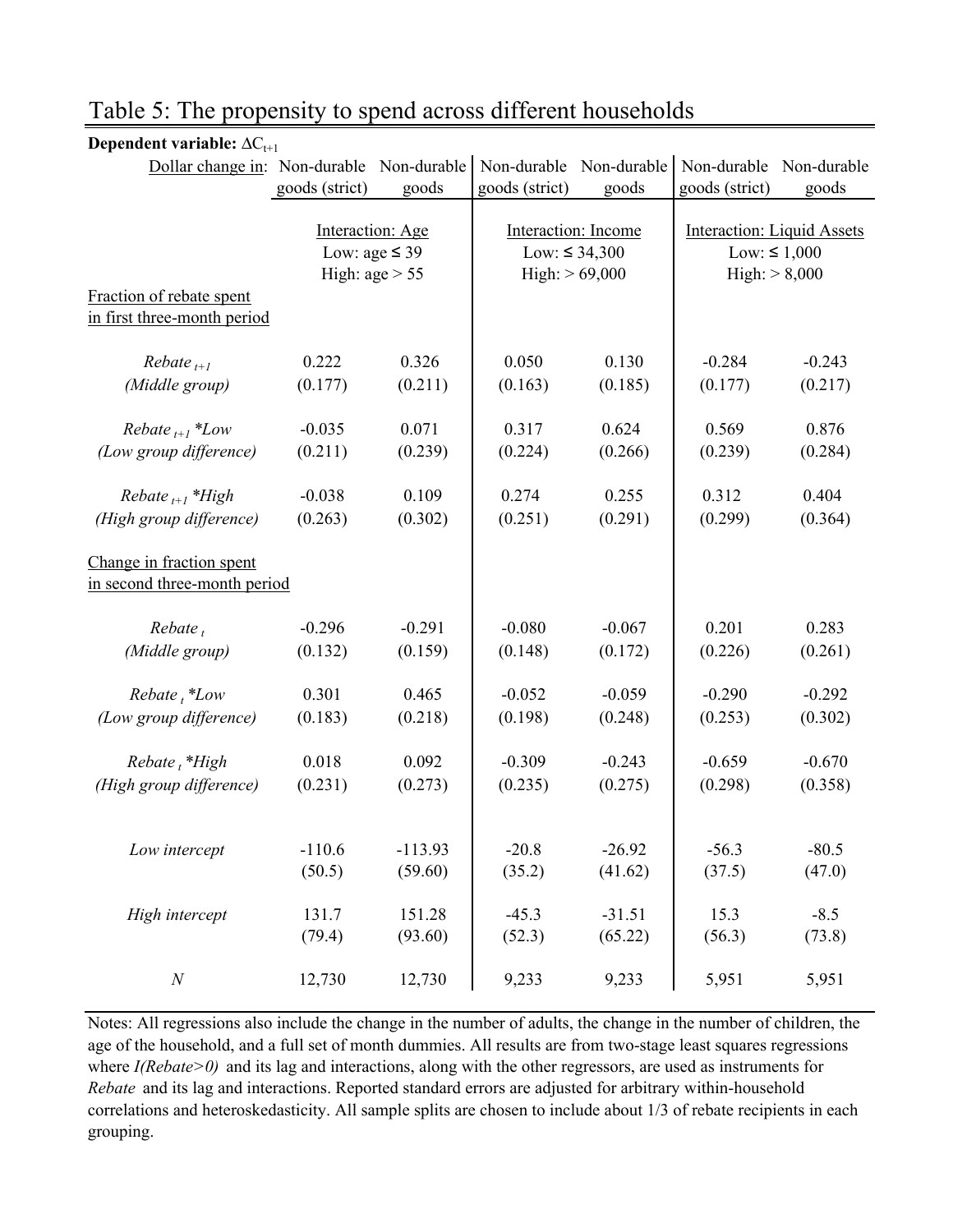|                                                                   | Panel A: Food    |                                            |                  | Panel B: Additional nondurable goods (strict) |                               |                                              |                     | Panel C: Additional nondurable goods |                     |                  |
|-------------------------------------------------------------------|------------------|--------------------------------------------|------------------|-----------------------------------------------|-------------------------------|----------------------------------------------|---------------------|--------------------------------------|---------------------|------------------|
| Dependent variable: $\Delta C_{t+1}$<br>Dollar change in:         | Food at<br>home  | Food away Alcoholic<br>from home beverages |                  | Utilities,<br>Household<br>operations         | Personal<br>care and<br>misc. | Gas, motor<br>fuel, public<br>transportation | Tobacco<br>products | Apparel                              | Health              | Reading          |
| Average share of<br>Nondurable Goods                              | 0.28             | 0.09                                       | 0.02             | 0.23                                          | 0.04                          | 0.10                                         | 0.02                | 0.08                                 | 0.13                | 0.01             |
| $Rebate_{t+1}$                                                    | 0.054<br>(0.038) | 0.045<br>(0.038)                           | 0.004<br>(0.011) | 0.036<br>(0.027)                              | 0.067<br>(0.058)              | 0.002<br>(0.044)                             | 0.000<br>(0.007)    | 0.074<br>(0.044)                     | 0.098<br>(0.040)    | 0.005<br>(0.004) |
| $Rebate_{t}$                                                      | 0.005<br>(0.038) | $-0.039$<br>(0.046)                        | 0.003<br>0.011   | $-0.005$<br>(0.025)                           | $-0.070$<br>(0.052)           | $-0.079$<br>(0.040)                          | $-0.004$<br>(0.008) | 0.085<br>(0.033)                     | $-0.009$<br>(0.040) | 0.000<br>(0.005) |
| Implied cumulative<br>fraction spent over<br>both 3-month periods | 0.113<br>(0.084) | 0.051<br>(0.078)                           | 0.010<br>(0.022) | 0.067<br>(0.056)                              | 0.063<br>(0.105)              | $-0.075$<br>(0.083)                          | $-0.005$<br>(0.016) | 0.234<br>(0.090)                     | 0.188<br>(0.082)    | 0.010<br>(0.008) |

## Table 6: The propensity to spend on different categories of goods

Notes: N=12,730 for all regressions. All regressions also include the change in the number of adults, the change in the number of children, age of the household, and a full set of month dummies. Reported standard errors are adjusted for arbitrary within-household correlations and heteroskedasticity. All results are from two-stage least squares regressions where *I(Rebate)* and its lag, along with the other regressors, are used as instruments for *Rebate* and its lag.